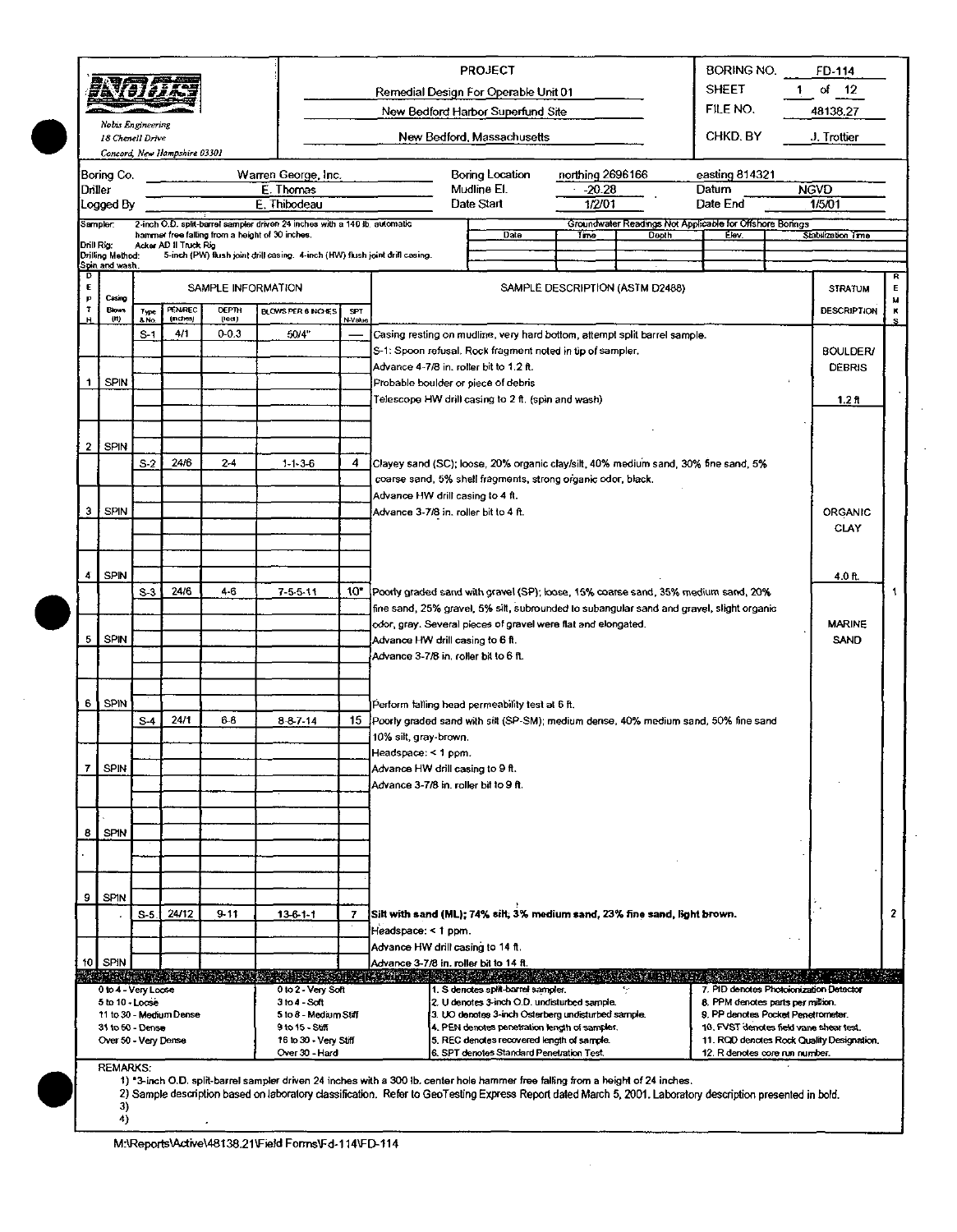|                   |                                          |              |                              |                    |                                                                                                                               |              |                                                                                                                                                             | <b>PROJECT</b>                                                                              |                  |                                                                   | <b>BORING NO.</b><br><b>SHEET</b>       | $\mathbf{2}^-$ | FD 114<br>đ<br>- 12                       |        |
|-------------------|------------------------------------------|--------------|------------------------------|--------------------|-------------------------------------------------------------------------------------------------------------------------------|--------------|-------------------------------------------------------------------------------------------------------------------------------------------------------------|---------------------------------------------------------------------------------------------|------------------|-------------------------------------------------------------------|-----------------------------------------|----------------|-------------------------------------------|--------|
|                   |                                          |              |                              |                    |                                                                                                                               |              |                                                                                                                                                             | Remedial Design For Operable Unit 01<br>New Bedford Harbor Superfund Site                   |                  |                                                                   | FILE NO.                                |                | 48138.27                                  |        |
|                   | Noois Engineering                        |              |                              |                    |                                                                                                                               |              |                                                                                                                                                             |                                                                                             |                  |                                                                   |                                         |                |                                           |        |
|                   | 18 Chenell Drive                         |              | Concord, New Hampshire 03301 |                    |                                                                                                                               |              |                                                                                                                                                             | New Bedford, Massachusetts                                                                  |                  |                                                                   | CHKD. BY                                |                | J. Trottier                               |        |
|                   | Boring Co.                               |              |                              |                    | Warren George, Inc.                                                                                                           |              |                                                                                                                                                             | Boring Location                                                                             | northing 2696166 |                                                                   | easting 814321                          |                |                                           |        |
| Driller           |                                          |              |                              |                    | E. Thomas                                                                                                                     |              |                                                                                                                                                             | Mudline El.                                                                                 | $-20.28$         |                                                                   | Datum                                   |                | <b>NGVD</b>                               |        |
|                   | Logged By                                |              |                              |                    | E. Thibodeau                                                                                                                  |              |                                                                                                                                                             | Date Start                                                                                  | 1/2/01           |                                                                   | Date End                                |                | 1/5/01                                    |        |
| <b>Sampler</b>    |                                          |              |                              |                    | 2-inch O.D. split-barrel sampler driven 24 inches with a 140 lb. automatic<br>hammer free failing from a height of 30 inches. |              |                                                                                                                                                             | Date                                                                                        | Time             | Groundwater Readings Not Applicable for Offshore Borings<br>Depth | Bw.                                     |                | Stabilization Time                        |        |
| Drill Rig.        | Driling Method:                          |              | Acker AD II Truck Rig        |                    | 5-inch (PW) flush joint drill casing. 4-inch (HW) flush joint drill casing.                                                   |              |                                                                                                                                                             |                                                                                             |                  |                                                                   |                                         |                |                                           |        |
| τ                 | Spin and wash.                           |              |                              |                    |                                                                                                                               |              |                                                                                                                                                             |                                                                                             |                  |                                                                   |                                         |                |                                           |        |
| E<br>P            | Cesing                                   |              |                              | SAMPLE INFORMATION |                                                                                                                               |              |                                                                                                                                                             |                                                                                             |                  | SAMPLE DESCRIPTION (ASTM D2488)                                   |                                         |                | <b>STRATUM</b>                            | £<br>м |
| т<br>н            | Blows<br>Ø0)                             | Туре<br>& No | PENTEC<br>$($ anches $)$     | DEPTH<br>pout      | <b>BLOWSPER 6 INCHES</b>                                                                                                      | SPT<br>N vau |                                                                                                                                                             |                                                                                             |                  |                                                                   |                                         |                | <b>DESCRIPTION</b>                        | ĸ<br>s |
|                   |                                          |              |                              |                    |                                                                                                                               |              |                                                                                                                                                             |                                                                                             |                  |                                                                   |                                         |                |                                           |        |
|                   |                                          |              |                              |                    |                                                                                                                               |              |                                                                                                                                                             |                                                                                             |                  |                                                                   |                                         |                |                                           |        |
| 11                | <b>SPIN</b>                              |              |                              |                    |                                                                                                                               |              |                                                                                                                                                             |                                                                                             |                  |                                                                   |                                         |                |                                           |        |
|                   |                                          |              |                              |                    |                                                                                                                               |              |                                                                                                                                                             |                                                                                             |                  |                                                                   |                                         |                |                                           |        |
|                   |                                          |              |                              |                    |                                                                                                                               |              |                                                                                                                                                             |                                                                                             |                  |                                                                   |                                         |                |                                           |        |
| $12 \overline{ }$ | <b>SPIN</b>                              |              |                              |                    |                                                                                                                               |              |                                                                                                                                                             |                                                                                             |                  |                                                                   |                                         |                | <b>MARINE</b>                             |        |
|                   |                                          |              |                              |                    |                                                                                                                               |              |                                                                                                                                                             |                                                                                             |                  |                                                                   |                                         |                | SAND                                      |        |
|                   |                                          |              |                              |                    |                                                                                                                               |              |                                                                                                                                                             |                                                                                             |                  |                                                                   |                                         |                |                                           |        |
| 13                | SPIN                                     |              |                              |                    |                                                                                                                               |              |                                                                                                                                                             |                                                                                             |                  |                                                                   |                                         |                |                                           |        |
|                   |                                          |              |                              |                    |                                                                                                                               |              |                                                                                                                                                             |                                                                                             |                  |                                                                   |                                         |                |                                           |        |
|                   |                                          |              |                              |                    |                                                                                                                               |              |                                                                                                                                                             |                                                                                             |                  |                                                                   |                                         |                |                                           |        |
|                   | <b>SPIN</b>                              |              |                              |                    |                                                                                                                               |              |                                                                                                                                                             |                                                                                             |                  |                                                                   |                                         |                |                                           |        |
| 14 <sup>1</sup>   |                                          | S-6          | 24/12                        | $14 - 16$          | 25-22-11-11                                                                                                                   | 33           | Silty sand (SM); 3% coarse sand, 14% medium sand, 56% fine sand,                                                                                            | Perform falling head permeability test at 14 ft.                                            |                  |                                                                   |                                         |                |                                           | 2      |
|                   |                                          |              |                              |                    |                                                                                                                               |              |                                                                                                                                                             | 4% gravel, 23% silt, brown. Subrounded to subangular sand and gravel.                       |                  |                                                                   |                                         |                |                                           |        |
|                   |                                          |              |                              |                    |                                                                                                                               |              | Headspace: < 1 ppm.                                                                                                                                         |                                                                                             |                  |                                                                   |                                         |                |                                           |        |
| 15                | SPIN                                     |              |                              |                    |                                                                                                                               |              | Advance HW drill casing to 19 ft.<br>Advance 3-7/8 in, roller bit to 19 ft.                                                                                 |                                                                                             |                  |                                                                   |                                         |                |                                           |        |
|                   |                                          |              |                              |                    |                                                                                                                               |              |                                                                                                                                                             |                                                                                             |                  |                                                                   |                                         |                |                                           |        |
|                   | SPIN                                     |              |                              |                    |                                                                                                                               |              |                                                                                                                                                             |                                                                                             |                  |                                                                   |                                         |                |                                           |        |
| 16                |                                          |              |                              |                    |                                                                                                                               |              |                                                                                                                                                             |                                                                                             |                  |                                                                   |                                         |                |                                           |        |
|                   |                                          |              |                              |                    |                                                                                                                               |              |                                                                                                                                                             |                                                                                             |                  |                                                                   |                                         |                | $18.5$ ft.                                |        |
|                   |                                          |              |                              |                    |                                                                                                                               |              |                                                                                                                                                             |                                                                                             |                  |                                                                   |                                         |                |                                           |        |
| 17                | SPIN                                     |              |                              |                    |                                                                                                                               |              |                                                                                                                                                             |                                                                                             |                  |                                                                   |                                         |                |                                           |        |
|                   |                                          |              |                              |                    |                                                                                                                               |              |                                                                                                                                                             |                                                                                             |                  |                                                                   |                                         |                |                                           |        |
|                   |                                          |              |                              |                    |                                                                                                                               |              |                                                                                                                                                             |                                                                                             |                  |                                                                   |                                         |                |                                           |        |
| 18                | <b>SPIN</b>                              |              |                              |                    |                                                                                                                               |              |                                                                                                                                                             |                                                                                             |                  |                                                                   |                                         |                | <b>GLACIO</b>                             |        |
|                   |                                          |              |                              |                    |                                                                                                                               |              |                                                                                                                                                             |                                                                                             |                  |                                                                   |                                         |                | <b>FLUVIAL</b>                            |        |
|                   |                                          |              |                              |                    |                                                                                                                               |              |                                                                                                                                                             |                                                                                             |                  |                                                                   |                                         |                |                                           |        |
| 19                | SPIN                                     | $S-7$        | 24/3                         | $19 - 21$          | $13 - 11 - 7 - 4$                                                                                                             | 18           | Poony graded sand with silt and gravel (SP-SM); medium dense, 20% coarse sand, 25%                                                                          |                                                                                             |                  |                                                                   |                                         |                |                                           |        |
|                   |                                          |              |                              |                    |                                                                                                                               |              |                                                                                                                                                             | medium sand, 20% fine sand, 25% gravel, 10% silt, brown. Subrounded to subangular           |                  |                                                                   |                                         |                |                                           |        |
|                   |                                          |              |                              |                    |                                                                                                                               |              | sand and gravel.                                                                                                                                            |                                                                                             |                  |                                                                   |                                         |                |                                           |        |
| 20                | SPIN                                     |              |                              |                    | Itsuaria indexanadaren este al                                                                                                |              | Advance HW drill casing to 21 ft.                                                                                                                           | <b>ANTIQUE ET</b>                                                                           |                  | ar Thorn                                                          |                                         |                |                                           |        |
|                   | 0 to 4 - Very Loose<br>5 to 10 - Loose   |              |                              |                    | 0 to 2 - Very Soft<br>$3104 - S0$                                                                                             |              |                                                                                                                                                             | 1. S denotes split-barrel sampler.<br>2. U denotes 3-inch O.D. undisturbed sample.          |                  |                                                                   | 8. PPM denotes parts per million.       |                | 7. PID denotes Photolonization Detector   |        |
|                   |                                          |              | 11 to 30 - Medium Dense      |                    | 5 to 8 Medium Stiff                                                                                                           |              |                                                                                                                                                             | 3. UO denotes 3-inch Osterberg undisturbed sample.                                          |                  |                                                                   | 9. PP denotes Pocket Penetrometer,      |                |                                           |        |
|                   | 31 to 50 - Dense<br>Over 50 - Very Dense |              |                              |                    | 9 to 15 - Stiff<br>16 to 30 - Very Stiff                                                                                      |              |                                                                                                                                                             | 4. PEN denotes penetration length of sampler.<br>5. REC denotes recovered length of sample. |                  |                                                                   | 10. FVST denotes field vane shear test. |                | 11. RQD denotes Rock Quality Designation. |        |
|                   |                                          |              |                              |                    | Over 30 - Hard                                                                                                                |              |                                                                                                                                                             | 6. SPT denotes Standard Penetration Test.                                                   |                  |                                                                   | 12. R denotes core run number.          |                |                                           |        |
|                   | <b>REMARKS:</b>                          |              |                              |                    |                                                                                                                               |              | 1) "3-inch O.D, split-barrel sampler driven 24 inches with a 300 lb, center hole hammer free falling from a height of 24 inches,                            |                                                                                             |                  |                                                                   |                                         |                |                                           |        |
|                   | 3)                                       |              |                              |                    |                                                                                                                               |              | 2) Sample description based on laboratory classification. Refer to GeoTesting Express Report dated March 5, 2001. Laboratory description presented in bold. |                                                                                             |                  |                                                                   |                                         |                |                                           |        |
|                   | 4)                                       |              |                              |                    |                                                                                                                               |              |                                                                                                                                                             |                                                                                             |                  |                                                                   |                                         |                |                                           |        |

 $\cdot$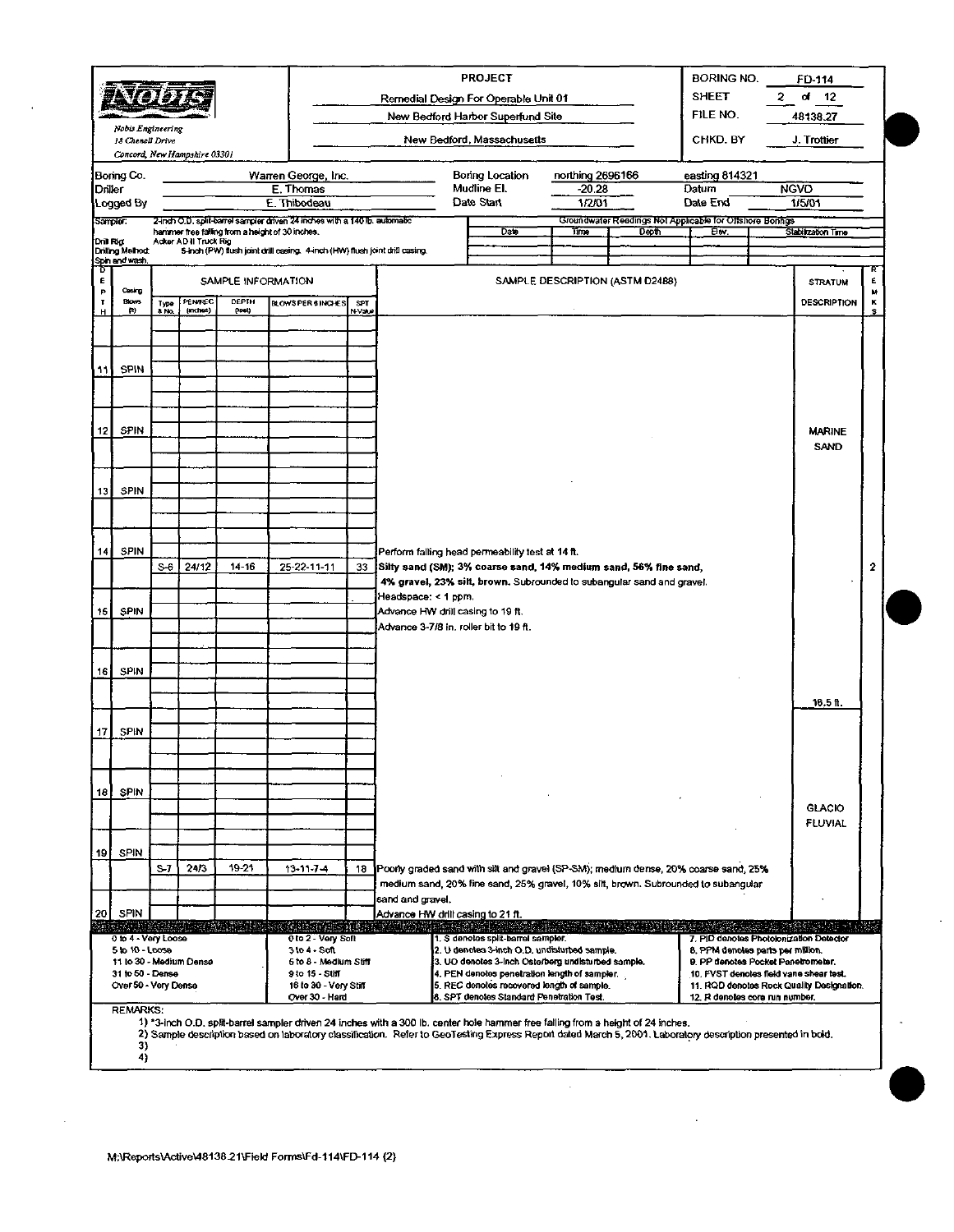|            |                                       |                 |                              |                         |                                                                             |        |                                                                                                                                                             | <b>PROJECT</b>                                                                                      |                           |                                                          | BORING NO.                                                                    |   | FD-114                                    |              |
|------------|---------------------------------------|-----------------|------------------------------|-------------------------|-----------------------------------------------------------------------------|--------|-------------------------------------------------------------------------------------------------------------------------------------------------------------|-----------------------------------------------------------------------------------------------------|---------------------------|----------------------------------------------------------|-------------------------------------------------------------------------------|---|-------------------------------------------|--------------|
|            | PA777                                 |                 |                              |                         |                                                                             |        |                                                                                                                                                             | Remedial Design For Operable Unit 01                                                                |                           |                                                          | <b>SHEET</b>                                                                  | з | of<br>12                                  |              |
|            |                                       |                 |                              |                         |                                                                             |        |                                                                                                                                                             | New Bedford Harbor Superfund Site                                                                   |                           |                                                          | FILE NO.                                                                      |   | 48138.27                                  |              |
|            | Nobis Engineering<br>18 Chenell Drive |                 |                              |                         |                                                                             |        |                                                                                                                                                             | New Bedford, Massachusetts                                                                          |                           |                                                          | CHKD BY                                                                       |   | J. Trottier                               |              |
|            |                                       |                 | Concord, New Hampshire 03301 |                         |                                                                             |        |                                                                                                                                                             |                                                                                                     |                           |                                                          |                                                                               |   |                                           |              |
|            | Boring Co.                            |                 |                              |                         | Warren George, Inc.                                                         |        |                                                                                                                                                             | Boring Location                                                                                     | northing 2696166          |                                                          | easting 814321                                                                |   |                                           |              |
| Driller    |                                       |                 |                              |                         | E. Thomas<br>E. Thibodeau                                                   |        |                                                                                                                                                             | Mudline El.<br>Date Start                                                                           | $-20.28$                  |                                                          | Datum<br>Date End                                                             |   | <b>NGVD</b>                               |              |
|            | Logged By<br>Sampler:                 |                 |                              |                         | 2-inch O.D. split-barrel sampler driven 24 inches with a 140 lb. automatic  |        |                                                                                                                                                             |                                                                                                     | 1/2/01                    | Groundwater Readings Not Applicable for Offshore Borings |                                                                               |   | 1/5/01                                    |              |
|            |                                       |                 | Acker AD II Truck Rig        |                         | hammer free falling from a height of 30 inches.                             |        |                                                                                                                                                             | Date                                                                                                | Time                      | Depth                                                    | Elev.                                                                         |   | Stabilization Time                        |              |
| Drill Rig: | Drilling Method:<br>Spin and wash.    |                 |                              |                         | 5-inch (PW) flush joint drill casing. 4-inch (HW) flush joint drill casing. |        |                                                                                                                                                             |                                                                                                     |                           |                                                          |                                                                               |   |                                           |              |
| 0<br>Ę     |                                       |                 |                              | SAMPLE INFORMATION      |                                                                             |        |                                                                                                                                                             |                                                                                                     |                           | SAMPLE DESCRIPTION (ASTM D2488)                          |                                                                               |   |                                           | R<br>E       |
| P<br>Ţ     | Casing<br><b>Blows</b>                |                 | PENREC                       | <b>DEPTH</b>            | BLOWS PER 6 NO ES                                                           | SPT    |                                                                                                                                                             |                                                                                                     |                           |                                                          |                                                                               |   | <b>STRATUM</b><br><b>DESCRIPTION</b>      | M<br>к       |
| н          | (M)                                   | Type<br>8 No.   | $(m$ ches)                   | (rect)                  |                                                                             | N-Vehe |                                                                                                                                                             |                                                                                                     |                           |                                                          |                                                                               |   |                                           | $\mathbf{s}$ |
|            |                                       |                 |                              |                         |                                                                             |        | Advance 3-7/8 in. roller bit to 21 ft.                                                                                                                      |                                                                                                     |                           |                                                          |                                                                               |   |                                           |              |
|            |                                       |                 |                              |                         |                                                                             |        |                                                                                                                                                             |                                                                                                     |                           |                                                          |                                                                               |   |                                           |              |
| 21.        | <b>SPIN</b>                           |                 |                              |                         |                                                                             |        |                                                                                                                                                             | Perform constant head permeability test at 21 ft.                                                   |                           |                                                          |                                                                               |   |                                           |              |
|            |                                       | $S-B$           | 24/1                         | $21 - 23$               | $13 - 11 - 5 - 3$                                                           | 16     | Poor recovery. Several large pieces of angular coarse gravel recovered.                                                                                     |                                                                                                     |                           |                                                          |                                                                               |   |                                           |              |
|            |                                       |                 |                              |                         |                                                                             |        | Advance HW drill casing to 23 ft.                                                                                                                           | One large angular flat and elongated piece of coarse gravel noted.                                  |                           |                                                          |                                                                               |   |                                           |              |
| 22         | <b>SPIN</b>                           |                 |                              |                         |                                                                             |        | Advance 3-7/8 in. roller bit to 23 ft.                                                                                                                      |                                                                                                     |                           |                                                          |                                                                               |   |                                           |              |
|            |                                       |                 |                              |                         |                                                                             |        |                                                                                                                                                             |                                                                                                     |                           |                                                          |                                                                               |   |                                           |              |
|            |                                       |                 |                              |                         |                                                                             |        |                                                                                                                                                             |                                                                                                     |                           |                                                          |                                                                               |   |                                           |              |
| 23         | <b>SPIN</b>                           |                 |                              |                         |                                                                             |        |                                                                                                                                                             |                                                                                                     |                           |                                                          |                                                                               |   | <b>GLACIO</b>                             |              |
|            |                                       | $S-9$           | 24/10                        | $23 - 25$               | 22-17-22-27                                                                 | 39"    | [Poorly graded sand with silt and gravel (SP-SM); 5% coarse sand, 38% medium sand,                                                                          |                                                                                                     |                           |                                                          |                                                                               |   | <b>FLUVIAL</b>                            | 1,2          |
|            |                                       |                 |                              |                         |                                                                             |        |                                                                                                                                                             | 17% fine sand, 34% gravel, 6% silt, brown. Subrounded to subangular sand and gravel.                |                           |                                                          |                                                                               |   |                                           |              |
|            |                                       |                 |                              |                         |                                                                             |        | (2 jars)                                                                                                                                                    |                                                                                                     |                           |                                                          |                                                                               |   |                                           |              |
| 24         | <b>SPIN</b>                           |                 |                              |                         |                                                                             |        | Headspace: 21 ppm. (jar #2)                                                                                                                                 |                                                                                                     |                           |                                                          |                                                                               |   |                                           |              |
|            |                                       |                 |                              |                         |                                                                             |        | Advance HW dnil casing to 27 ft.<br>Advance 3-7/8 in. roller bit to 27 ft.                                                                                  |                                                                                                     |                           |                                                          |                                                                               |   |                                           |              |
|            |                                       |                 |                              |                         |                                                                             |        |                                                                                                                                                             |                                                                                                     |                           |                                                          |                                                                               |   |                                           |              |
| 25         | <b>SPIN</b>                           |                 |                              |                         |                                                                             |        |                                                                                                                                                             |                                                                                                     |                           |                                                          |                                                                               |   |                                           |              |
|            |                                       |                 |                              |                         |                                                                             |        |                                                                                                                                                             |                                                                                                     |                           |                                                          |                                                                               |   |                                           |              |
|            |                                       |                 |                              |                         |                                                                             |        |                                                                                                                                                             |                                                                                                     |                           |                                                          |                                                                               |   |                                           |              |
|            | $26$ SPIN                             |                 |                              |                         |                                                                             |        |                                                                                                                                                             |                                                                                                     |                           |                                                          |                                                                               |   |                                           |              |
|            |                                       |                 |                              |                         |                                                                             |        |                                                                                                                                                             |                                                                                                     |                           |                                                          |                                                                               |   |                                           |              |
|            |                                       |                 |                              |                         |                                                                             |        |                                                                                                                                                             |                                                                                                     |                           |                                                          |                                                                               |   |                                           |              |
| 27]        | <b>SPIN</b>                           |                 |                              |                         |                                                                             |        |                                                                                                                                                             |                                                                                                     | $\mathbf{v} = \mathbf{0}$ |                                                          |                                                                               |   |                                           |              |
|            |                                       | S <sub>10</sub> | 24/7                         | $27 - 29$               | $7 - 4 - 4 - 21$                                                            | 8*     | Poorly graded sand with silt and gravel (SP-SM); 11% coarse sand, 16% medium sand,                                                                          |                                                                                                     |                           |                                                          |                                                                               |   |                                           | 1,2          |
|            |                                       |                 |                              |                         |                                                                             |        | 22% fine sand, 46% gravel, 5% silt, brown. Rounded to subangular sand and gravel.                                                                           |                                                                                                     |                           |                                                          |                                                                               |   |                                           |              |
|            |                                       |                 |                              |                         |                                                                             |        | (2 јагз)                                                                                                                                                    |                                                                                                     |                           |                                                          |                                                                               |   |                                           |              |
|            | 28 SPIN                               |                 |                              |                         |                                                                             |        | Headspace: 18 ppm. (jar#2)<br>Advance HW drill casing to 29 ft.                                                                                             |                                                                                                     |                           |                                                          |                                                                               |   |                                           |              |
|            |                                       |                 |                              |                         |                                                                             |        | Advance 3-7/8 in. roller bit to 29 ft.                                                                                                                      |                                                                                                     |                           |                                                          |                                                                               |   |                                           |              |
|            |                                       |                 |                              |                         |                                                                             |        | Perform constant head permeability test at 29 ft.                                                                                                           |                                                                                                     |                           |                                                          |                                                                               |   |                                           |              |
| 29         | <b>SPIN</b>                           |                 |                              |                         |                                                                             |        |                                                                                                                                                             |                                                                                                     |                           |                                                          |                                                                               |   | 29 O ft.                                  |              |
|            |                                       | S-11            | 1/1                          | 29-29.1<br>Interval     | 75/1"<br>Time                                                               |        | Washed sample.<br>Advance 3-7/8 in. roller bit to 29.5 ft.                                                                                                  |                                                                                                     |                           |                                                          |                                                                               |   | <b>BOULDER</b>                            |              |
|            |                                       |                 |                              | 29.5-30.5               | 7.5 min.                                                                    |        | Advance HW drill casing to 29.7 ft.                                                                                                                         |                                                                                                     |                           |                                                          |                                                                               |   |                                           |              |
|            | 30 SPIN                               |                 |                              |                         |                                                                             |        | Begin HQ rock core at 29.5 ft.                                                                                                                              |                                                                                                     |                           |                                                          |                                                                               |   |                                           |              |
|            | 0 to 4 - Very Loose                   |                 |                              | DIA TA BINGINA KU (NGC) | sentany akaomin<br>0 to 2 - Very Soft                                       |        |                                                                                                                                                             | 1. S denotes split-barrel sampler.                                                                  |                           |                                                          | 7. PID denotes Photoionization Detector                                       |   |                                           |              |
|            | $5$ to $10 -$ Loose                   |                 |                              |                         | 3 to 4 - Soft                                                               |        |                                                                                                                                                             | 2. U denotes 3-inch O.D. undisturbed sample.                                                        |                           |                                                          | 8. PPM denotes parts per million.                                             |   |                                           |              |
|            | 31 to 50 - Dense                      |                 | 11 to 30 - Medium Dense      |                         | 5 to 8 - Medium Stiff<br>9 to 15 - Stiff                                    |        |                                                                                                                                                             | 3. UO denotes 3-inch Osterberg undisturbed sample.<br>4. PEN denotes penetration length of sampler. |                           |                                                          | 9. PP denotes Pocket Penetrometer.<br>10. FVST denotes field vane shear test. |   |                                           |              |
|            | Over 50 - Very Dense                  |                 |                              |                         | 16 to 30 - Very Stiff                                                       |        |                                                                                                                                                             | 5. REC denotes recovered length of sample.                                                          |                           |                                                          |                                                                               |   | 11. ROD denotes Rock Quality Designation. |              |
|            | <b>REMARKS:</b>                       |                 |                              |                         | Over 30 - Hard                                                              |        |                                                                                                                                                             | 6. SPT denotes Standard Penetration Test.                                                           |                           |                                                          | 12. R denotes core run number.                                                |   |                                           |              |
|            |                                       |                 |                              |                         |                                                                             |        | 1) *3-inch O.D. split-barrel sampler driven 24 inches with a 300 lb, center hole hammer free falling from a height of 24 inches.                            |                                                                                                     |                           |                                                          |                                                                               |   |                                           |              |
|            | 3)                                    |                 |                              |                         |                                                                             |        | 2) Sample description based on laboratory classification. Refer to GeoTesting Express Report dated March 5, 2001. Laboratory description presented in bold. |                                                                                                     |                           |                                                          |                                                                               |   |                                           |              |
|            | 4)                                    |                 |                              |                         |                                                                             |        |                                                                                                                                                             |                                                                                                     |                           |                                                          |                                                                               |   |                                           |              |

M:\Reports\Active\48138.21\Field Forms\Fd-114\FD-114 (3)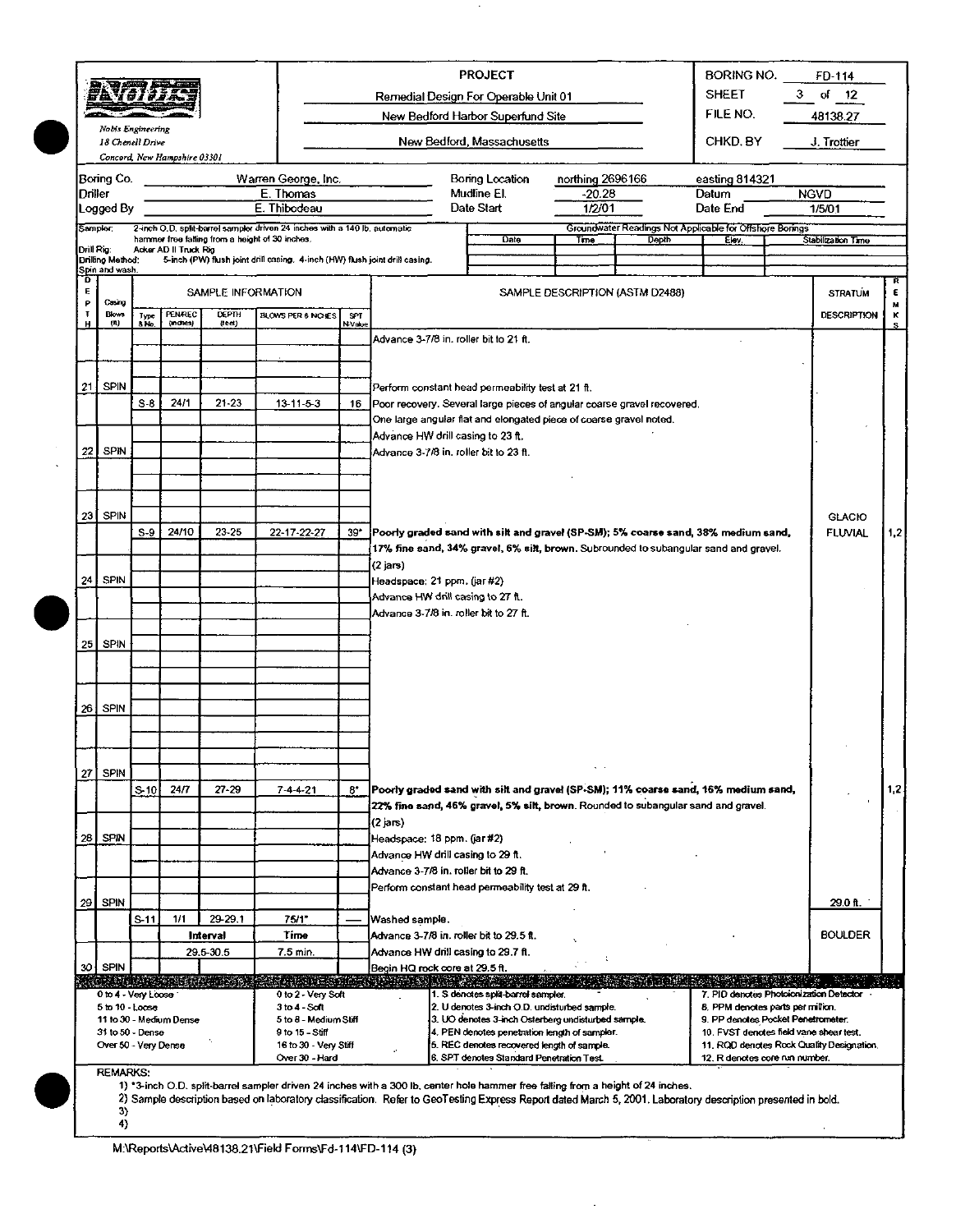|                  |                      |               |                                                                                                                              |                        |                                                                                                                               |                                                                                                                |                                                                             | <b>PROJECT</b><br><b>BORING NO.</b><br>FD-114 |                                                                                                                                                             |                            |       |                                                                         |                |                                           |               |
|------------------|----------------------|---------------|------------------------------------------------------------------------------------------------------------------------------|------------------------|-------------------------------------------------------------------------------------------------------------------------------|----------------------------------------------------------------------------------------------------------------|-----------------------------------------------------------------------------|-----------------------------------------------|-------------------------------------------------------------------------------------------------------------------------------------------------------------|----------------------------|-------|-------------------------------------------------------------------------|----------------|-------------------------------------------|---------------|
|                  | 특호 1 0.1 p           |               |                                                                                                                              |                        |                                                                                                                               |                                                                                                                |                                                                             |                                               | Remedial Design For Operable Unit 01                                                                                                                        |                            |       | SHEET                                                                   |                | of 12                                     |               |
|                  | Nobis Engineering    |               |                                                                                                                              |                        |                                                                                                                               |                                                                                                                |                                                                             |                                               | New Bedford Harbor Superfund Site                                                                                                                           |                            |       | FILE NO.                                                                |                | 48138.27                                  |               |
|                  | 18 Chenell Drive     |               |                                                                                                                              |                        |                                                                                                                               |                                                                                                                |                                                                             |                                               | New Bedford, Massachusetts                                                                                                                                  |                            |       | CHKD BY                                                                 |                | J. Trottier                               |               |
|                  |                      |               | Concord, New Hampshire 03301                                                                                                 |                        |                                                                                                                               |                                                                                                                |                                                                             |                                               |                                                                                                                                                             |                            |       |                                                                         |                |                                           |               |
| Driller          | Bonng Co.            |               |                                                                                                                              |                        | Warren George, Inc.<br>E. Thomas                                                                                              |                                                                                                                |                                                                             |                                               | <b>Bonng Location</b><br>Mudline EI.                                                                                                                        | northing 2696166<br>-20.28 |       | easting 814321<br>Datum                                                 |                | <b>NGVD</b>                               |               |
|                  | Logged By            |               |                                                                                                                              |                        | E. Thibodeau                                                                                                                  |                                                                                                                |                                                                             |                                               | Date Start                                                                                                                                                  | 1/2/01                     |       | Date End                                                                |                | 1/5/01                                    |               |
| Sampler:         |                      |               |                                                                                                                              |                        | 2-inch O.D. split-barrel sampler driven 24 inches with a 140 lb. automatic<br>hammer free falling from a height of 30 inches. |                                                                                                                |                                                                             |                                               |                                                                                                                                                             |                            |       | Groundwater Readings Not Applicable for Offshore Bonnes                 |                |                                           |               |
| Dnll Rig.        | Drilling Method:     |               | Acker AD II Truck Rig                                                                                                        |                        | 5-inch (PW) flush joint drill casing. 4-inch (HW) flush joint drill casing.                                                   |                                                                                                                |                                                                             |                                               | Date                                                                                                                                                        | Time                       | Depth | Elev.                                                                   |                | Stabilization Time                        |               |
| D                | Spin and wash.       |               |                                                                                                                              |                        |                                                                                                                               |                                                                                                                |                                                                             |                                               |                                                                                                                                                             |                            |       |                                                                         |                |                                           | R             |
| ε<br>p.          | Caring               |               |                                                                                                                              | SAMPLE INFORMATION     |                                                                                                                               | SAMPLE DESCRIPTION (ASTM D2488)                                                                                |                                                                             |                                               |                                                                                                                                                             |                            |       |                                                                         |                |                                           |               |
| $\mathbf T$<br>H | Blows<br>(1)         | Type<br>& No. | PENREC<br>(inches)                                                                                                           | <b>DEPTH</b><br>(rear) | BLOWS PER 8 INCHES                                                                                                            | SPT<br>N-Value                                                                                                 |                                                                             |                                               |                                                                                                                                                             |                            |       |                                                                         |                | <b>DESCRIPTION</b>                        | ۱.,<br>к<br>s |
|                  |                      |               |                                                                                                                              | Interval               | Time                                                                                                                          |                                                                                                                |                                                                             |                                               |                                                                                                                                                             |                            |       |                                                                         |                |                                           |               |
|                  |                      |               |                                                                                                                              |                        |                                                                                                                               |                                                                                                                | Core: 29.5 to 32.0 ft.                                                      |                                               |                                                                                                                                                             |                            |       |                                                                         |                |                                           |               |
|                  | 31 SPIN              |               |                                                                                                                              | 30.5-31.5              | 5 min.                                                                                                                        |                                                                                                                | Advance 3-7/8 in. roller bit to 32 ft.                                      |                                               | Core barrel penetrated boulder at 32 ft., core run terminated.                                                                                              |                            |       |                                                                         |                | <b>BOULDER</b>                            |               |
|                  |                      |               |                                                                                                                              |                        |                                                                                                                               |                                                                                                                |                                                                             |                                               | Roller bit cuttings recovered utilizing a U.S. No. 140 sieve and preserved in sample jar. Cuttings                                                          |                            |       |                                                                         |                |                                           |               |
|                  |                      |               |                                                                                                                              |                        |                                                                                                                               |                                                                                                                |                                                                             |                                               | indicate coarse to fine sand and gravel. Unable to keep hole through boulder open.                                                                          |                            |       |                                                                         |                |                                           |               |
|                  | 32 SPIN              |               |                                                                                                                              | 31.5-32.0              | 5 min.<br>x                                                                                                                   |                                                                                                                | Advance HW drill casing to 32 ft.                                           |                                               |                                                                                                                                                             |                            |       |                                                                         |                | 32.0 ft.                                  |               |
|                  |                      |               | 24/12<br>32-34<br>Poorly graded sand with silt and gravel (SP-SM); 16% coarse sand, 23% medium<br>S-121<br>10-12-15-12<br>27 |                        |                                                                                                                               |                                                                                                                |                                                                             |                                               |                                                                                                                                                             |                            |       |                                                                         | 2              |                                           |               |
|                  |                      |               |                                                                                                                              |                        |                                                                                                                               | sand, 31% fine sand, 19% gravel, 11% silt, brown. Subrounded to angular sand and gravel.<br>Headspace: <1 ppm. |                                                                             |                                               |                                                                                                                                                             |                            |       |                                                                         |                |                                           |               |
| 33'              | SPIN                 |               |                                                                                                                              |                        |                                                                                                                               |                                                                                                                | Advance 3-7/8 in. roller bit to 37 ft.                                      |                                               |                                                                                                                                                             |                            |       |                                                                         |                | <b>GLACIO</b>                             |               |
|                  |                      |               |                                                                                                                              |                        | Advance HW drill casing to 37 ft.                                                                                             |                                                                                                                |                                                                             |                                               |                                                                                                                                                             |                            |       |                                                                         | <b>FLUVIAL</b> |                                           |               |
|                  |                      |               |                                                                                                                              |                        |                                                                                                                               |                                                                                                                |                                                                             |                                               | Advance 3-7/8 in, roller bit to wash out casing.                                                                                                            |                            |       |                                                                         |                |                                           |               |
| 34               | SPIN                 |               |                                                                                                                              |                        |                                                                                                                               |                                                                                                                |                                                                             |                                               |                                                                                                                                                             |                            |       |                                                                         |                |                                           |               |
|                  |                      |               |                                                                                                                              |                        |                                                                                                                               |                                                                                                                |                                                                             |                                               |                                                                                                                                                             |                            |       |                                                                         |                |                                           |               |
|                  |                      |               |                                                                                                                              |                        |                                                                                                                               |                                                                                                                |                                                                             |                                               |                                                                                                                                                             |                            |       |                                                                         |                |                                           |               |
| 35               | SPIN                 |               |                                                                                                                              |                        |                                                                                                                               |                                                                                                                |                                                                             |                                               |                                                                                                                                                             |                            |       |                                                                         |                |                                           |               |
|                  |                      |               |                                                                                                                              |                        |                                                                                                                               |                                                                                                                |                                                                             |                                               |                                                                                                                                                             |                            |       |                                                                         |                |                                           |               |
|                  |                      |               |                                                                                                                              |                        |                                                                                                                               |                                                                                                                |                                                                             |                                               |                                                                                                                                                             |                            |       |                                                                         |                |                                           |               |
| 36               | SPIN                 |               |                                                                                                                              |                        |                                                                                                                               |                                                                                                                |                                                                             |                                               |                                                                                                                                                             |                            |       |                                                                         |                |                                           |               |
|                  |                      |               |                                                                                                                              |                        |                                                                                                                               |                                                                                                                |                                                                             |                                               |                                                                                                                                                             |                            |       |                                                                         |                |                                           |               |
|                  |                      |               |                                                                                                                              |                        |                                                                                                                               |                                                                                                                |                                                                             |                                               |                                                                                                                                                             |                            |       |                                                                         |                |                                           |               |
| 37               | <b>SPIN</b>          |               |                                                                                                                              |                        |                                                                                                                               |                                                                                                                |                                                                             |                                               |                                                                                                                                                             |                            |       |                                                                         |                |                                           |               |
|                  |                      | S 13          | 16/9                                                                                                                         | 37-38.3                | 14-36-75/4"                                                                                                                   |                                                                                                                |                                                                             |                                               | S-13A: Poorly graded gravel with silt and sand (GP-GM); 65% gravel, 10% coarse sand,                                                                        |                            |       |                                                                         |                |                                           |               |
|                  |                      |               |                                                                                                                              |                        |                                                                                                                               |                                                                                                                | brown. (3 in.)                                                              |                                               | 10% medium sand, 5% fine sand, 10% silt, subrounded to subangular sand and gravel,                                                                          |                            |       |                                                                         |                |                                           |               |
| 38               | SPIN                 |               |                                                                                                                              |                        |                                                                                                                               |                                                                                                                | Headspace: <1 ppm. (S-13A)                                                  |                                               |                                                                                                                                                             |                            |       |                                                                         |                |                                           |               |
|                  |                      |               |                                                                                                                              |                        |                                                                                                                               |                                                                                                                | Headspace: <1 ppm. (S-13B)                                                  |                                               | S-13B: Weathered bedrock / residual soil. (6 in.)                                                                                                           |                            |       |                                                                         |                |                                           |               |
|                  |                      |               |                                                                                                                              |                        |                                                                                                                               |                                                                                                                |                                                                             |                                               | Advance 3-7/8 in. roller bit to wash out casing.                                                                                                            |                            |       |                                                                         |                |                                           |               |
| 39               | SPIN                 |               |                                                                                                                              |                        |                                                                                                                               |                                                                                                                | Advance 3-7/8 in roller bit to 40.5 ft.                                     |                                               |                                                                                                                                                             |                            |       |                                                                         |                | 39.0 ft.                                  |               |
|                  |                      |               |                                                                                                                              |                        |                                                                                                                               |                                                                                                                | Advance HW drill casing to 39.5 ft.<br>Top of competent bedrock at 40.0 ft. |                                               |                                                                                                                                                             |                            |       |                                                                         |                | <b>WEATHERED</b>                          |               |
|                  |                      |               |                                                                                                                              |                        |                                                                                                                               |                                                                                                                | Begin HQ rock core at 40.5 ft.                                              |                                               |                                                                                                                                                             |                            |       |                                                                         |                | <b>BEDROCK</b>                            |               |
|                  | 40 SPIN              |               |                                                                                                                              |                        |                                                                                                                               |                                                                                                                | (boring log continued on next page)                                         |                                               |                                                                                                                                                             |                            |       |                                                                         |                | 40.0 ft.                                  |               |
|                  | 0 to 4 - Very Loose  |               | SKS 316                                                                                                                      |                        | 0 to 2 - Very Soft                                                                                                            |                                                                                                                |                                                                             |                                               | 1. S denotes split-barrel sampler.                                                                                                                          |                            |       | 7. PID denotes Photoionization Detector                                 |                |                                           |               |
|                  | 5 to 10 Locse        |               | 11 to 30 - Medium Dense                                                                                                      |                        | 3 to 4 - Soft<br>5 to 8 - Medium Stiff                                                                                        |                                                                                                                |                                                                             |                                               | 2. U denotes 3-inch O.D, undisturbed sample.<br>3. UO denotes 3-inch Osterberg undisturbed sample.                                                          |                            |       | 8. PPM denotes parts per million.<br>9. PP denotes Pocket Penetrometer. |                |                                           |               |
|                  | 31 to 50 - Dense     |               |                                                                                                                              |                        | 9 to 15 - Stiff                                                                                                               |                                                                                                                |                                                                             |                                               | 4. PEN denotes penetration length of sampler.<br>5. REC denotes recovered length of sample.                                                                 |                            |       | 10. FVST denotes field vane shear test.                                 |                | 11. ROD denotes Rock Quality Designation. |               |
|                  | Over 50 - Very Dense |               |                                                                                                                              |                        | 16 to 30 - Very Stiff<br>Over 30 - Hard                                                                                       |                                                                                                                |                                                                             |                                               | 6. SPT denotes Standard Penetration Test.                                                                                                                   |                            |       | 12. R denotes core run number.                                          |                |                                           |               |
|                  | <b>REMARKS:</b>      |               |                                                                                                                              |                        |                                                                                                                               |                                                                                                                |                                                                             |                                               | 1) *3-inch O.D. split-barrel sampler driven 24 inches with a 300 ib. center hole hammer free falling from a height of 24 inches.                            |                            |       |                                                                         |                |                                           |               |
|                  |                      |               |                                                                                                                              |                        |                                                                                                                               |                                                                                                                |                                                                             |                                               | 2) Sample description based on laboratory classification. Refer to GeoTesting Express Report dated March 5, 2001. Laboratory description presented in bold. |                            |       |                                                                         |                |                                           |               |
|                  | 3)<br>4)             |               |                                                                                                                              |                        |                                                                                                                               |                                                                                                                |                                                                             |                                               |                                                                                                                                                             |                            |       |                                                                         |                |                                           |               |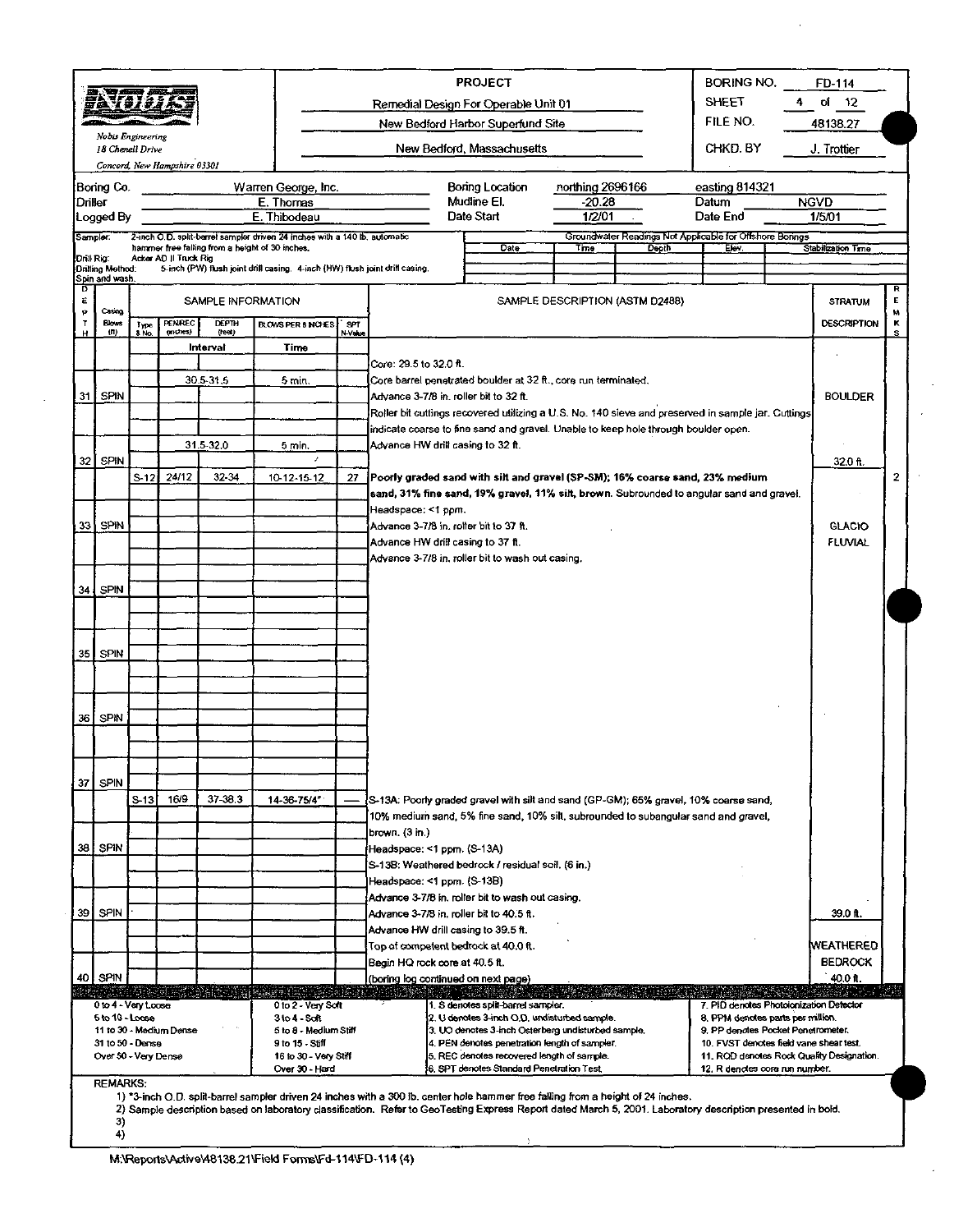|                        |                                                                                                                                       |                    |                                         |                                       |                                                                                   | <b>PROJECT</b>                                                                                                                                               |      |                       |       | <b>BORING NO.</b>        | FD-114                                                                                                                                                      |  |
|------------------------|---------------------------------------------------------------------------------------------------------------------------------------|--------------------|-----------------------------------------|---------------------------------------|-----------------------------------------------------------------------------------|--------------------------------------------------------------------------------------------------------------------------------------------------------------|------|-----------------------|-------|--------------------------|-------------------------------------------------------------------------------------------------------------------------------------------------------------|--|
|                        | 79 Y 27 7 7 A                                                                                                                         |                    |                                         |                                       |                                                                                   | Remedial Design For Operable Unit 01<br>New Bedford Harbor Superfund Site                                                                                    |      |                       |       | <b>SHEET</b><br>FILE NO. | of $12$<br>5.<br>48138.27                                                                                                                                   |  |
|                        | Nobis Engineering                                                                                                                     |                    |                                         |                                       |                                                                                   |                                                                                                                                                              |      |                       |       |                          |                                                                                                                                                             |  |
|                        | 18 Chenell Drive<br>Concord, New Hampshire 03301                                                                                      |                    |                                         |                                       |                                                                                   | New Bedford, Massachusetts                                                                                                                                   |      |                       |       | CHKD, BY                 | J. Trottier                                                                                                                                                 |  |
| Boring Co.             |                                                                                                                                       |                    | Warren George, Inc.                     |                                       |                                                                                   | Boring Location                                                                                                                                              |      | northing 2696166      |       | easting 814321           |                                                                                                                                                             |  |
| Driller                |                                                                                                                                       |                    | E. Thomas                               |                                       |                                                                                   | Mudline El.                                                                                                                                                  |      | $-20.28$              |       | Datum                    | <b>NGVD</b>                                                                                                                                                 |  |
| Logged By              |                                                                                                                                       |                    | E. Thibodeau                            |                                       |                                                                                   | Date Start                                                                                                                                                   |      | 1/2/01                |       | Date End                 | 1/5/01                                                                                                                                                      |  |
|                        | Sampler 2-inch O.D. split-barrel sampler driven 24 inches with a 140 lb. automatic<br>hammer free faiting from a height of 30 inches. |                    |                                         |                                       |                                                                                   |                                                                                                                                                              | Dale | Time                  | Depth | Elov                     | Groundwater Readings Not Applicable for Offshore Borings<br>Stabilization Time                                                                              |  |
| Drill Rig:             | Acker AD II Truck Rig<br>Drilling Method: 5-inch (PW) flush joint drill casing. 4-inch (HW) flush joint drill casing.                 |                    |                                         |                                       |                                                                                   |                                                                                                                                                              |      |                       |       |                          |                                                                                                                                                             |  |
| Spin and wash.         |                                                                                                                                       |                    |                                         |                                       |                                                                                   |                                                                                                                                                              |      |                       |       |                          |                                                                                                                                                             |  |
|                        |                                                                                                                                       |                    | CORE INFORMATION                        |                                       |                                                                                   |                                                                                                                                                              |      | ROCK CORE DESCRIPTION |       |                          | E                                                                                                                                                           |  |
| <b>DEPTH</b><br>(feet) | VISUAL<br>REPRESENTATION                                                                                                              | CORE<br><b>HUN</b> | CORE INTERVAL                           | CORE<br>TIME                          |                                                                                   |                                                                                                                                                              |      |                       |       |                          | м<br>κ<br>s                                                                                                                                                 |  |
|                        |                                                                                                                                       | R1                 | 40.5-41.5                               | 4.5                                   | Begin R1 at 40.5 ft.                                                              |                                                                                                                                                              |      |                       |       |                          |                                                                                                                                                             |  |
|                        |                                                                                                                                       |                    |                                         | min.                                  |                                                                                   |                                                                                                                                                              |      |                       |       |                          | Slightly weathered, medium to moderately hard, gray, fine to medium grained GNEISS. Low angle                                                               |  |
|                        |                                                                                                                                       |                    |                                         |                                       |                                                                                   | (approx. 10-30 degrees) foliation.                                                                                                                           |      |                       |       |                          |                                                                                                                                                             |  |
| 41.0                   |                                                                                                                                       |                    |                                         |                                       |                                                                                   | REC. = 95%; RQD = 45% (poor). Water return color: rust.<br>40.5 to 42.1 ft.: Weathered zone. Rock notably discolored. Rock structure still intact. Rock is   |      |                       |       |                          |                                                                                                                                                             |  |
|                        |                                                                                                                                       |                    |                                         |                                       |                                                                                   | slightly friable from 41 to 41.2 ft.                                                                                                                         |      |                       |       |                          |                                                                                                                                                             |  |
|                        |                                                                                                                                       |                    |                                         |                                       |                                                                                   |                                                                                                                                                              |      |                       |       |                          |                                                                                                                                                             |  |
| 41.5                   |                                                                                                                                       |                    |                                         |                                       |                                                                                   |                                                                                                                                                              |      |                       |       |                          |                                                                                                                                                             |  |
|                        |                                                                                                                                       |                    | 41.5-42.5                               | 6<br>min.                             |                                                                                   | 141.6 ft.: Mechanical break in rock core.                                                                                                                    |      |                       |       |                          |                                                                                                                                                             |  |
|                        |                                                                                                                                       |                    |                                         |                                       | 41.6 to 43.0 ft.: Set of three high angle to vertical healed joints or fractures. |                                                                                                                                                              |      |                       |       |                          |                                                                                                                                                             |  |
| 42.0                   |                                                                                                                                       |                    |                                         |                                       |                                                                                   |                                                                                                                                                              |      |                       |       |                          |                                                                                                                                                             |  |
|                        |                                                                                                                                       |                    |                                         |                                       |                                                                                   |                                                                                                                                                              |      |                       |       |                          |                                                                                                                                                             |  |
|                        |                                                                                                                                       |                    |                                         |                                       |                                                                                   |                                                                                                                                                              |      |                       |       |                          |                                                                                                                                                             |  |
| 42.5                   |                                                                                                                                       |                    |                                         |                                       |                                                                                   |                                                                                                                                                              |      |                       |       |                          |                                                                                                                                                             |  |
|                        |                                                                                                                                       |                    | 42.5-43.5                               | 42.5 ft: Loss of water return.<br>5.5 |                                                                                   |                                                                                                                                                              |      |                       |       |                          |                                                                                                                                                             |  |
|                        |                                                                                                                                       |                    |                                         | min.                                  |                                                                                   |                                                                                                                                                              |      |                       |       |                          |                                                                                                                                                             |  |
|                        |                                                                                                                                       |                    |                                         |                                       |                                                                                   |                                                                                                                                                              |      |                       |       |                          |                                                                                                                                                             |  |
| 43.0                   |                                                                                                                                       |                    |                                         |                                       |                                                                                   |                                                                                                                                                              |      |                       |       |                          |                                                                                                                                                             |  |
|                        |                                                                                                                                       |                    |                                         |                                       |                                                                                   |                                                                                                                                                              |      |                       |       |                          |                                                                                                                                                             |  |
|                        |                                                                                                                                       |                    |                                         |                                       |                                                                                   | 43.3 to 45.5 ft.: High angle to vertical joint. Joint is intact from 43.3 to 43.5 ft. Possible machine                                                       |      |                       |       |                          |                                                                                                                                                             |  |
| 43.5                   |                                                                                                                                       |                    |                                         |                                       |                                                                                   | break from 43.5 to 45.5 ft, joint is smooth, planar, discolored, and tight.                                                                                  |      |                       |       |                          |                                                                                                                                                             |  |
|                        |                                                                                                                                       |                    | 43.5-44.5                               | 4<br>min.                             |                                                                                   | 43.5, 43.6, 43.9, 44.2, 44.4, 44.6, 44.7, 44.9, 45.0, and 45.2 ft.: Mechanical break in rock core<br>along foliation and perpendicular to high angle joints. |      |                       |       |                          |                                                                                                                                                             |  |
|                        |                                                                                                                                       |                    |                                         |                                       |                                                                                   |                                                                                                                                                              |      |                       |       |                          | 43.5 to 45.0 ft.: High angle to vertical joint. Joint runs parallel to other high angle joint and the two                                                   |  |
| 44.0                   |                                                                                                                                       |                    |                                         |                                       |                                                                                   |                                                                                                                                                              |      |                       |       |                          | joints appear to merge at 44.7 ft. Joint is rough, undulating, discoloration noted from 43.5 to 44.3 ft.                                                    |  |
|                        |                                                                                                                                       |                    |                                         |                                       |                                                                                   | Joint becomes open but infilled from 44.3 to 45.5 ft. Infilling material is dark gray in color.                                                              |      |                       |       |                          |                                                                                                                                                             |  |
|                        |                                                                                                                                       |                    |                                         |                                       |                                                                                   |                                                                                                                                                              |      |                       |       |                          |                                                                                                                                                             |  |
| 44,5                   |                                                                                                                                       |                    |                                         |                                       |                                                                                   |                                                                                                                                                              |      |                       |       |                          |                                                                                                                                                             |  |
|                        |                                                                                                                                       |                    | 44.5.45.5                               | 5                                     |                                                                                   |                                                                                                                                                              |      |                       |       |                          |                                                                                                                                                             |  |
|                        |                                                                                                                                       |                    |                                         | min.                                  |                                                                                   |                                                                                                                                                              |      |                       |       |                          |                                                                                                                                                             |  |
| 45.0                   |                                                                                                                                       |                    |                                         |                                       |                                                                                   |                                                                                                                                                              |      |                       |       |                          |                                                                                                                                                             |  |
|                        |                                                                                                                                       |                    |                                         |                                       |                                                                                   |                                                                                                                                                              |      |                       |       |                          |                                                                                                                                                             |  |
|                        |                                                                                                                                       |                    |                                         |                                       |                                                                                   |                                                                                                                                                              |      |                       |       |                          |                                                                                                                                                             |  |
|                        |                                                                                                                                       |                    | k.                                      |                                       |                                                                                   | Perform packer test from 43 to 45.5 ft.                                                                                                                      |      |                       |       |                          |                                                                                                                                                             |  |
| 45.5                   | RINIS RESISTING TAN RINIS TO THE                                                                                                      |                    |                                         |                                       | End R1 at 45.5 ft.                                                                |                                                                                                                                                              |      |                       |       |                          |                                                                                                                                                             |  |
|                        | 0 to 4 Very Loose                                                                                                                     |                    | 0 to 2 - Very Soft                      |                                       |                                                                                   | 1. S denotes split-barrel sampler.                                                                                                                           |      |                       |       |                          | 7. PID denotes Photoionization Detector                                                                                                                     |  |
|                        | 5 to 10 - Loose<br>11 to 30 - Medium Dense                                                                                            |                    | $3104 - S$ cit<br>5 to 8 - Medium Stiff |                                       |                                                                                   | 2. U denotes 3-inch O.D. undisturbed sample.<br>3. UO denotes 3-inch Osterberg undisturbed sample.                                                           |      |                       |       |                          | 8. PPM denotes parts per million.<br>9, PP denotes Pocket Penetrometer.                                                                                     |  |
|                        | 31 to 50 - Dense                                                                                                                      |                    | 9 to 15 - Stiff                         |                                       |                                                                                   | 4. PEN denotes penetration length of sampler.                                                                                                                |      |                       |       |                          | 10. FVST denotes field vane shear test.                                                                                                                     |  |
|                        | Over 50 - Very Dense                                                                                                                  |                    | 16 to 30 - Very Stiff<br>Over J0 - Hard |                                       |                                                                                   | 5, REC denotes recovered length of sample.<br>6, SPT denotes Standard Penetration Test.                                                                      |      |                       |       |                          | 11. ROD denotes Rock Cluality Designation.<br>12. R denotes core run number.                                                                                |  |
|                        | <b>REMARKS:</b>                                                                                                                       |                    |                                         |                                       |                                                                                   |                                                                                                                                                              |      |                       |       |                          |                                                                                                                                                             |  |
|                        |                                                                                                                                       |                    |                                         |                                       |                                                                                   | 1) *3-inch O.D. split-barrel sampler driven 24 inches with a 300 lb. center hole hammer free falling from a height of 24 inches.                             |      |                       |       |                          | 2) Sample description based on laboratory classification. Refer to GeoTesting Express Report dated March 5, 2001. Laboratory description presented in bold, |  |
| 3)<br>4)               |                                                                                                                                       |                    |                                         |                                       |                                                                                   |                                                                                                                                                              |      |                       |       |                          |                                                                                                                                                             |  |
|                        |                                                                                                                                       |                    |                                         |                                       |                                                                                   |                                                                                                                                                              |      |                       |       |                          |                                                                                                                                                             |  |

ÿ

 $\ddot{\phantom{0}}$ 

M:\Reports\Active\48138.21\Field Forms\Fd-114\FD-114 (5)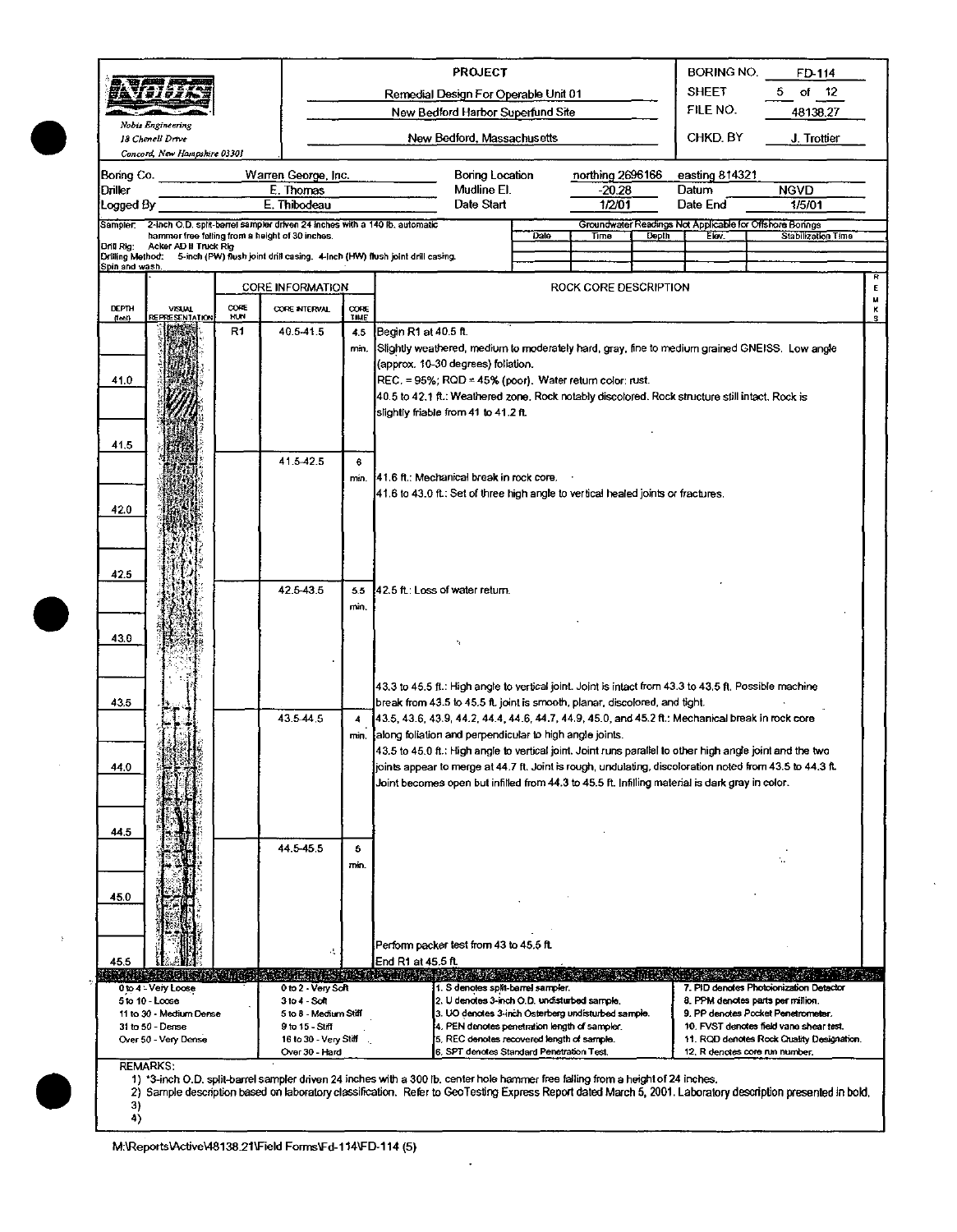|                                |                                                                                                                               |            |                                                                             |                     |                        | <b>PROJECT</b>                                                                                                                   |      |                       |              | BORING NO.                                                       | FD-114                                                                                                                                                                                                         |        |
|--------------------------------|-------------------------------------------------------------------------------------------------------------------------------|------------|-----------------------------------------------------------------------------|---------------------|------------------------|----------------------------------------------------------------------------------------------------------------------------------|------|-----------------------|--------------|------------------------------------------------------------------|----------------------------------------------------------------------------------------------------------------------------------------------------------------------------------------------------------------|--------|
|                                | -8752                                                                                                                         |            |                                                                             |                     |                        | Remedial Design For Operable Unit 01                                                                                             |      |                       |              | <b>SHEET</b>                                                     | of $12$<br>6                                                                                                                                                                                                   |        |
|                                |                                                                                                                               |            |                                                                             |                     |                        | New Bedford Harbor Superfund Site                                                                                                |      |                       |              | FILE NO.                                                         | 48138.27                                                                                                                                                                                                       |        |
|                                | Nobis Engineering                                                                                                             |            |                                                                             |                     |                        |                                                                                                                                  |      |                       |              |                                                                  |                                                                                                                                                                                                                |        |
|                                | 18 Chenell Drive                                                                                                              |            |                                                                             |                     |                        | New Bedford, Massachusetts                                                                                                       |      |                       |              | CHKD. BY                                                         | J. Trottier                                                                                                                                                                                                    |        |
|                                | Concord New Hampshire 03301                                                                                                   |            |                                                                             |                     |                        |                                                                                                                                  |      |                       |              |                                                                  |                                                                                                                                                                                                                |        |
| Boring Co.                     |                                                                                                                               |            | Warren George, Inc.                                                         |                     |                        | Boring Location                                                                                                                  |      | northing 2696166      |              | easting 814321                                                   |                                                                                                                                                                                                                |        |
| Driller                        |                                                                                                                               |            | E. Thomas                                                                   |                     |                        | Mudline El.<br>Date Start                                                                                                        |      | $-20.28$              |              | Datum                                                            | <b>NGVD</b>                                                                                                                                                                                                    |        |
| Logged By                      |                                                                                                                               |            | E. Thibodeau                                                                |                     |                        |                                                                                                                                  |      | 1/2/01                |              | Date End                                                         | 1/5/01                                                                                                                                                                                                         |        |
| Sampler:                       | 2-inch O.D. split-barrel sampler driven 24 inches with a 140 lb. automatic<br>hammer free falling from a height of 30 inches. |            |                                                                             |                     |                        |                                                                                                                                  | Date | Time                  | <b>Depth</b> | Groundwater Readings Not Applicable for Offshore Bonngs<br>Elev. | <b>Stabilization Time</b>                                                                                                                                                                                      |        |
| Drill Rig:<br>Drilling Method: | Acker AD II Truck Rig                                                                                                         |            | 5-inch (PW) flush joint drill casing. 4-inch (HW) flush joint drill casing. |                     |                        |                                                                                                                                  |      |                       |              |                                                                  |                                                                                                                                                                                                                |        |
| Spin and wash.                 |                                                                                                                               |            |                                                                             |                     |                        |                                                                                                                                  |      |                       |              |                                                                  |                                                                                                                                                                                                                |        |
|                                |                                                                                                                               |            | <b>CORE INFORMATION</b>                                                     |                     |                        |                                                                                                                                  |      | ROCK CORE DESCRIPTION |              |                                                                  |                                                                                                                                                                                                                | R<br>ε |
| <b>DEPTH</b>                   | VISUAL                                                                                                                        | CORE       | CORE INTERVAL                                                               | CORE                |                        |                                                                                                                                  |      |                       |              |                                                                  |                                                                                                                                                                                                                | Μ<br>κ |
| (feet)                         | <b>REPRESENTATION</b>                                                                                                         | <b>HUN</b> |                                                                             | TIME                |                        |                                                                                                                                  |      |                       |              |                                                                  |                                                                                                                                                                                                                | s      |
|                                |                                                                                                                               | R2         | 45.5-46.5                                                                   | 4                   | Begin R2 at 45.5 ft.   |                                                                                                                                  |      |                       |              |                                                                  |                                                                                                                                                                                                                |        |
|                                |                                                                                                                               |            |                                                                             |                     |                        | min IFresh, hard, gray, fine to medium grained GNEISS. No distinct foliation noted.                                              |      |                       |              |                                                                  |                                                                                                                                                                                                                |        |
|                                |                                                                                                                               |            |                                                                             |                     |                        |                                                                                                                                  |      |                       |              |                                                                  | REC. = 100%; RQD = 17% (very poor). RQD biased low due to the presence of high angle/vertical joints                                                                                                           |        |
| 46.0                           |                                                                                                                               |            |                                                                             |                     | No water return noted. |                                                                                                                                  |      |                       |              |                                                                  |                                                                                                                                                                                                                |        |
|                                |                                                                                                                               |            |                                                                             |                     |                        |                                                                                                                                  |      |                       |              |                                                                  | 45.5 to 47.6 ft.: High angle to vertical joint/fracture. Joint is rough, undulating, and infilled. Joint is<br>intact from 46.7 to 47.6 ft. Several mechanical breaks noted throughout zone. All breaks may be |        |
|                                |                                                                                                                               |            |                                                                             |                     |                        |                                                                                                                                  |      |                       |              |                                                                  | mechanical / broken during coring. Infilling material is dark gray in color. Appears to be comprised                                                                                                           |        |
| 46.5                           |                                                                                                                               |            |                                                                             |                     | mostly of sand.        |                                                                                                                                  |      |                       |              |                                                                  |                                                                                                                                                                                                                |        |
|                                |                                                                                                                               |            | 46.5 47.5                                                                   | $\overline{\bf{4}}$ |                        |                                                                                                                                  |      |                       |              |                                                                  |                                                                                                                                                                                                                |        |
|                                |                                                                                                                               |            |                                                                             | min                 |                        |                                                                                                                                  |      |                       |              |                                                                  |                                                                                                                                                                                                                |        |
|                                |                                                                                                                               |            |                                                                             |                     |                        |                                                                                                                                  |      |                       |              |                                                                  |                                                                                                                                                                                                                |        |
| 47.0                           |                                                                                                                               |            |                                                                             |                     |                        |                                                                                                                                  |      |                       |              |                                                                  |                                                                                                                                                                                                                |        |
|                                |                                                                                                                               |            |                                                                             |                     |                        |                                                                                                                                  |      |                       |              |                                                                  |                                                                                                                                                                                                                |        |
|                                |                                                                                                                               |            |                                                                             |                     |                        |                                                                                                                                  |      |                       |              |                                                                  |                                                                                                                                                                                                                |        |
|                                |                                                                                                                               |            |                                                                             |                     |                        |                                                                                                                                  |      |                       |              |                                                                  |                                                                                                                                                                                                                |        |
| 475                            |                                                                                                                               |            |                                                                             |                     |                        |                                                                                                                                  |      |                       |              |                                                                  |                                                                                                                                                                                                                |        |
|                                |                                                                                                                               |            | 47.5-48.5                                                                   | 4,5                 |                        |                                                                                                                                  |      |                       |              |                                                                  |                                                                                                                                                                                                                |        |
|                                |                                                                                                                               |            |                                                                             | min                 |                        |                                                                                                                                  |      |                       |              |                                                                  |                                                                                                                                                                                                                |        |
| 48.0                           |                                                                                                                               |            |                                                                             |                     |                        |                                                                                                                                  |      |                       |              |                                                                  | $47.8$ to 50.2 ft.: High angle to vertical joint/fracture. Joint is healed and intact with calcite or quartz                                                                                                   |        |
|                                |                                                                                                                               |            |                                                                             |                     |                        |                                                                                                                                  |      |                       |              |                                                                  | infilling. Joint runs parallel to another high angle / verticle joint. Joints intersect at 49.2 ft. then split                                                                                                 |        |
|                                |                                                                                                                               |            |                                                                             |                     |                        | again. Several mechanical breaks noted across joint.                                                                             |      |                       |              |                                                                  |                                                                                                                                                                                                                |        |
|                                |                                                                                                                               |            |                                                                             |                     |                        |                                                                                                                                  |      |                       |              |                                                                  |                                                                                                                                                                                                                |        |
| 48.5                           |                                                                                                                               |            |                                                                             |                     |                        | 48.4 to 50.0 ft.: High angle to vertical joint/fracture. Joint is infilled and intact. Intersects                                |      |                       |              |                                                                  |                                                                                                                                                                                                                |        |
|                                |                                                                                                                               |            | 48.5-49.5                                                                   | 5.5                 |                        |                                                                                                                                  |      |                       |              |                                                                  | aforementioned joint at 49.2 ft. then splits again, Infilling material appears to be comprised mostly                                                                                                          |        |
|                                |                                                                                                                               |            |                                                                             | min                 | of sand.               |                                                                                                                                  |      |                       |              |                                                                  |                                                                                                                                                                                                                |        |
|                                |                                                                                                                               |            |                                                                             |                     |                        |                                                                                                                                  |      |                       |              |                                                                  |                                                                                                                                                                                                                |        |
| 49.0                           |                                                                                                                               |            |                                                                             |                     |                        |                                                                                                                                  |      |                       |              |                                                                  |                                                                                                                                                                                                                |        |
|                                |                                                                                                                               |            |                                                                             |                     |                        |                                                                                                                                  |      |                       |              |                                                                  |                                                                                                                                                                                                                |        |
|                                |                                                                                                                               |            |                                                                             |                     |                        |                                                                                                                                  |      |                       |              |                                                                  |                                                                                                                                                                                                                |        |
|                                |                                                                                                                               |            |                                                                             |                     |                        |                                                                                                                                  |      |                       |              |                                                                  |                                                                                                                                                                                                                |        |
| 49.5                           |                                                                                                                               |            |                                                                             |                     |                        |                                                                                                                                  |      |                       |              |                                                                  |                                                                                                                                                                                                                |        |
|                                |                                                                                                                               |            | 49.5-50.5                                                                   | 6                   |                        | 49.5 to 49.7 ft.: Quartz/feldspar zone. Pink/dark gray in color. Pegmatic.                                                       |      |                       |              |                                                                  |                                                                                                                                                                                                                |        |
|                                |                                                                                                                               |            |                                                                             | min                 |                        |                                                                                                                                  |      |                       |              |                                                                  |                                                                                                                                                                                                                |        |
| 50.0                           |                                                                                                                               |            |                                                                             |                     |                        | 49.8 to 50.2 ft.: Quartz/feldspar zone. Pink/dark gray in color. Pegmatic.                                                       |      |                       |              |                                                                  |                                                                                                                                                                                                                |        |
|                                |                                                                                                                               |            |                                                                             |                     |                        |                                                                                                                                  |      |                       |              |                                                                  |                                                                                                                                                                                                                |        |
|                                |                                                                                                                               |            |                                                                             |                     |                        | 50.2 ft : Mechanical break in rock core.                                                                                         |      |                       |              |                                                                  |                                                                                                                                                                                                                |        |
|                                |                                                                                                                               |            |                                                                             |                     |                        | 50.2 to 50.5 ft.: High angle/vertical joint. Distinct discoloration and weathering noted on joint                                |      |                       |              |                                                                  |                                                                                                                                                                                                                |        |
| 50,5                           |                                                                                                                               |            |                                                                             |                     |                        | surface. End R2 at 50.5 ft.                                                                                                      |      |                       |              |                                                                  |                                                                                                                                                                                                                |        |
|                                |                                                                                                                               |            |                                                                             |                     | Watan                  | <b>RAILWAY CALL AND A CONTRACTOR</b>                                                                                             |      |                       |              |                                                                  |                                                                                                                                                                                                                |        |
|                                | 0 to 4 - Very Loose<br>5 to 10 - Loose                                                                                        |            | 0 to 2 - Very Soft<br>$3 to 4 - Soft$                                       |                     |                        | 1. S denotes split-barrel sampler.<br>2. U denotes 3-inch O.D. undisturbed sample.                                               |      |                       |              |                                                                  | 7. PID denotes Photoionization Detector<br>8. PPM denotes parts per million.                                                                                                                                   |        |
|                                | 11 to 30 - Medium Dense                                                                                                       |            | 5 to 8 - Medium Stiff                                                       |                     |                        | 3. UO denotes 3-inch Osterberg undisturbed sample.                                                                               |      |                       |              |                                                                  | 9. PP denotes Pocket Penetrometer.                                                                                                                                                                             |        |
|                                | 31 to 50 - Dense                                                                                                              |            | 9 to 15 - Stiff                                                             |                     |                        | 4. PEN denotes penetration length of sampler.                                                                                    |      |                       |              |                                                                  | 10. FVST denotes field vane shear test.                                                                                                                                                                        |        |
|                                | Over 50 - Very Dense                                                                                                          |            | 16 to 30 - Very Stiff<br>Over 30 - Hard                                     |                     |                        | 5. REC denotes recovered length of sample.<br>6. SPT denotes Standard Penetration Test.                                          |      |                       |              | 12. R denotes core run number.                                   | 11. ROD denotes Rock Quality Designation.                                                                                                                                                                      |        |
|                                | <b>REMARKS:</b>                                                                                                               |            |                                                                             |                     |                        |                                                                                                                                  |      |                       |              |                                                                  |                                                                                                                                                                                                                |        |
|                                |                                                                                                                               |            |                                                                             |                     |                        | 1) *3-inch O.D. split-barrel sampler driven 24 inches with a 300 lb. center hole hammer free falling from a height of 24 inches. |      |                       |              |                                                                  |                                                                                                                                                                                                                |        |
|                                |                                                                                                                               |            |                                                                             |                     |                        |                                                                                                                                  |      |                       |              |                                                                  | 2) Sample description based on laboratory classification. Refer to GeoTesting Express Report dated March 5, 2001. Laboratory description presented in bold.                                                    |        |
| 3)<br>4)                       |                                                                                                                               |            |                                                                             |                     |                        |                                                                                                                                  |      |                       |              |                                                                  |                                                                                                                                                                                                                |        |
|                                |                                                                                                                               |            |                                                                             |                     |                        |                                                                                                                                  |      |                       |              |                                                                  |                                                                                                                                                                                                                |        |

 $\bullet$ 

 $\mathcal{L}$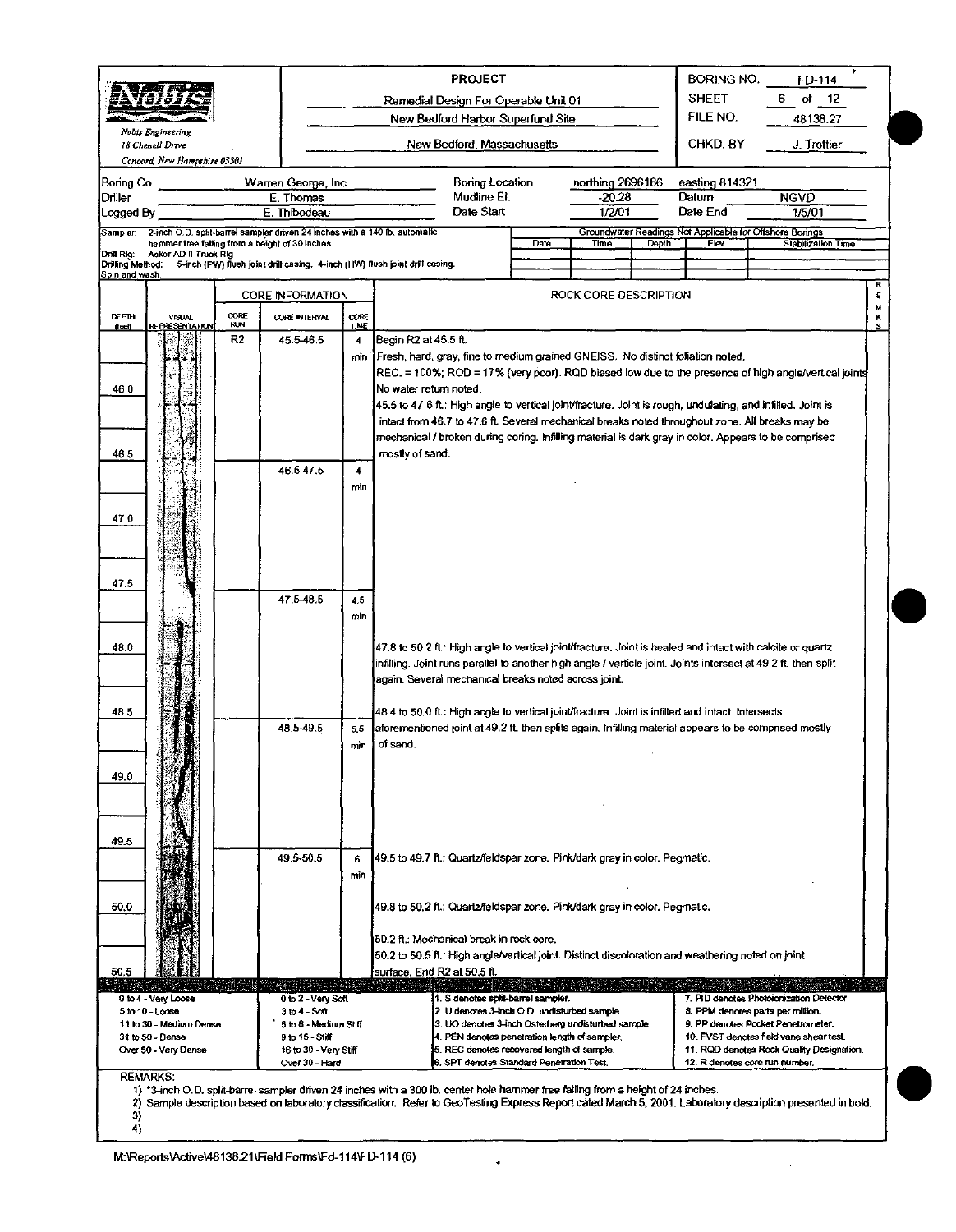|                                    |                                                  |             |                                                                                                                                  |              |                        | <b>PROJECT</b>                                                                                           |      |                            |       | BORING NO.              | FD-114                                                                                                                                                      |        |
|------------------------------------|--------------------------------------------------|-------------|----------------------------------------------------------------------------------------------------------------------------------|--------------|------------------------|----------------------------------------------------------------------------------------------------------|------|----------------------------|-------|-------------------------|-------------------------------------------------------------------------------------------------------------------------------------------------------------|--------|
|                                    | <b>SINGER</b><br>استنتاك<br><i><b>HOISTA</b></i> |             |                                                                                                                                  |              |                        | Remedial Design For Operable Unit 01                                                                     |      |                            |       | <b>SHEET</b>            | of<br>7<br>12                                                                                                                                               |        |
|                                    |                                                  |             |                                                                                                                                  |              |                        | New Bedford Harbor Superfund Site                                                                        |      |                            |       | FILE NO.                | 48138.27                                                                                                                                                    |        |
|                                    | Nobis Engineering<br>18 Chenell Drive            |             |                                                                                                                                  |              |                        | New Bedford, Massachusetts                                                                               |      |                            |       | CHKD BY                 | J. Trottier                                                                                                                                                 |        |
|                                    | Concord, New Hampshire 03301                     |             |                                                                                                                                  |              |                        |                                                                                                          |      |                            |       |                         |                                                                                                                                                             |        |
| Boring Co.<br>Driller              |                                                  |             | Warren George, Inc.<br>E. Thomas                                                                                                 |              |                        | Boring Location<br>Mudline El.                                                                           |      | northing 2696166<br>-20.28 |       | easting 814321<br>Datum | <b>NGVD</b>                                                                                                                                                 |        |
| Logged By                          |                                                  |             | E. Thibodeau                                                                                                                     |              |                        | Date Start                                                                                               |      | 1/2/01                     |       | Date End                | 1/5/01                                                                                                                                                      |        |
|                                    |                                                  |             | Sampler: 2-inch O.D. split-barrel sampler driven 24 inches with a 140 lb. automatic                                              |              |                        |                                                                                                          |      |                            |       |                         | Groundwater Readings Not Applicable for Offshore Borings                                                                                                    |        |
| Drill Rig:                         | Acker AD II Truck Rig                            |             | hammer free falling from a height of 30 inches.                                                                                  |              |                        |                                                                                                          | Date | Time                       | Depth | Elev.                   | Stabilization Time                                                                                                                                          |        |
| Drilling Method:<br>Spin and wash. |                                                  |             | 5-Inch (PW) flush joint drill casing. 4-inch (HW) flush joint drill casing.                                                      |              |                        |                                                                                                          |      |                            |       |                         |                                                                                                                                                             |        |
|                                    |                                                  |             | <b>CORE INFORMATION</b>                                                                                                          |              |                        |                                                                                                          |      | ROCK CORE DESCRIPTION      |       |                         |                                                                                                                                                             | E      |
| <b>DEPTH</b><br>(feet)             | <b>VISUAL</b><br><b>REPRESENTATION</b>           | CORE<br>HUN | CORE INTERVAL                                                                                                                    | CORE<br>TIME |                        |                                                                                                          |      |                            |       |                         |                                                                                                                                                             | м<br>к |
|                                    |                                                  | R3          | 50.5-51.5                                                                                                                        | 3.5          | Begin R3 at 50.5 ft.   |                                                                                                          |      |                            |       |                         |                                                                                                                                                             |        |
|                                    |                                                  |             |                                                                                                                                  | min.         |                        |                                                                                                          |      |                            |       |                         | Fresh to slightly weathered, hard, gray, fine to medium grained GNEISS. Horizontal to low angle                                                             |        |
|                                    |                                                  |             |                                                                                                                                  |              |                        | foliation (0 to 10 degrees).                                                                             |      |                            |       |                         |                                                                                                                                                             |        |
| 51.0                               |                                                  |             |                                                                                                                                  |              | No water return noted. |                                                                                                          |      |                            |       |                         | REC. = 100%; RQD = 30% (poor). RQD biased low due to the presence of high angle/vertical joints.                                                            |        |
|                                    |                                                  |             |                                                                                                                                  |              |                        | 50.5 to 53.6 ft.: High angle/vertical joint/fracture. Joint is rough, undulating, discolored, and        |      |                            |       |                         |                                                                                                                                                             |        |
|                                    |                                                  |             |                                                                                                                                  |              |                        |                                                                                                          |      |                            |       |                         | weathered from 50.5 to 51.7 ft. Joint is dark gray in color and consists primarily of sand/silt. Joint is                                                   |        |
| 51.5                               |                                                  |             |                                                                                                                                  |              |                        | broken/heavily fractured from coring process.                                                            |      |                            |       |                         |                                                                                                                                                             |        |
|                                    |                                                  |             | 51.5-52.5                                                                                                                        | 6<br>min.    |                        | 51.5 ft.; Mechanical break in rock core.                                                                 |      |                            |       |                         |                                                                                                                                                             |        |
|                                    |                                                  |             |                                                                                                                                  |              |                        |                                                                                                          |      |                            |       |                         |                                                                                                                                                             |        |
| 52.0                               |                                                  |             |                                                                                                                                  |              |                        |                                                                                                          |      |                            |       |                         |                                                                                                                                                             |        |
|                                    |                                                  |             |                                                                                                                                  |              |                        | 52.2 ft.: Mechanical break in rock core.                                                                 |      |                            |       |                         |                                                                                                                                                             |        |
|                                    |                                                  |             |                                                                                                                                  |              |                        |                                                                                                          |      |                            |       |                         |                                                                                                                                                             |        |
| 52.5                               |                                                  |             |                                                                                                                                  |              |                        |                                                                                                          |      |                            |       |                         |                                                                                                                                                             |        |
|                                    |                                                  |             | 52.5-53.5                                                                                                                        | 4            |                        |                                                                                                          |      |                            |       |                         |                                                                                                                                                             |        |
|                                    |                                                  |             |                                                                                                                                  | min.         |                        |                                                                                                          |      |                            |       |                         |                                                                                                                                                             |        |
| 53.0                               |                                                  |             |                                                                                                                                  |              |                        |                                                                                                          |      |                            |       |                         |                                                                                                                                                             |        |
|                                    |                                                  |             |                                                                                                                                  |              |                        |                                                                                                          |      |                            |       |                         |                                                                                                                                                             |        |
|                                    |                                                  |             |                                                                                                                                  |              |                        |                                                                                                          |      |                            |       |                         |                                                                                                                                                             |        |
|                                    |                                                  |             |                                                                                                                                  |              |                        |                                                                                                          |      |                            |       |                         |                                                                                                                                                             |        |
| 53.5                               |                                                  |             | 53.5-54.5                                                                                                                        | 55           |                        |                                                                                                          |      |                            |       |                         |                                                                                                                                                             |        |
|                                    |                                                  |             |                                                                                                                                  |              |                        | min. 53.6 to 53.9 ft.: Healed joint/fracture.                                                            |      |                            |       |                         |                                                                                                                                                             |        |
|                                    |                                                  |             |                                                                                                                                  |              |                        | 53.6 to 54.4 ft.: Healed joint/fracture.                                                                 |      |                            |       |                         |                                                                                                                                                             |        |
| 54.0                               |                                                  |             |                                                                                                                                  |              |                        |                                                                                                          |      |                            |       |                         |                                                                                                                                                             |        |
|                                    |                                                  |             |                                                                                                                                  |              |                        | 54.1 ft.: Mechanical break in rock core.                                                                 |      |                            |       |                         |                                                                                                                                                             |        |
|                                    |                                                  |             |                                                                                                                                  |              |                        |                                                                                                          |      |                            |       |                         |                                                                                                                                                             |        |
| 54.5                               |                                                  |             |                                                                                                                                  |              |                        |                                                                                                          |      |                            |       |                         |                                                                                                                                                             |        |
|                                    |                                                  |             | 54.5-55.5                                                                                                                        | 4<br>min.    |                        |                                                                                                          |      |                            |       |                         |                                                                                                                                                             |        |
|                                    |                                                  |             |                                                                                                                                  |              |                        |                                                                                                          |      |                            |       |                         |                                                                                                                                                             |        |
| 55.0                               |                                                  |             |                                                                                                                                  |              |                        |                                                                                                          |      |                            |       |                         |                                                                                                                                                             |        |
|                                    |                                                  |             |                                                                                                                                  |              |                        | 55.2 ft.: Mechanical break in rock core.                                                                 |      |                            |       |                         |                                                                                                                                                             |        |
|                                    |                                                  |             |                                                                                                                                  |              |                        | 55.2 to 55.5 ft.: Mechanical break in rock core. (vertical)<br>Perform packer test from 45.5 to 55.5 ft. |      |                            |       |                         |                                                                                                                                                             |        |
| 55.5                               |                                                  |             |                                                                                                                                  |              | End R3 at 55.5 ft.     |                                                                                                          |      |                            |       |                         |                                                                                                                                                             |        |
|                                    |                                                  |             |                                                                                                                                  |              |                        |                                                                                                          |      |                            |       |                         |                                                                                                                                                             |        |
|                                    | 0 to 4 - Very Loose<br>5 to 10 - Loose           |             | 0 to 2 - Very Scit<br>$3 to 4 - Soft$                                                                                            |              |                        | 1. S denotes split-barrel sampler.<br>2. U denotes 3-inch O.D. undisturbed sample.                       |      |                            |       |                         | 7. PID denotes Photoionization Detector<br>8. PPM denotes parts per million.                                                                                |        |
|                                    | 11 to 30 - Medium Dense<br>31 to 50 - Dense      |             | 5 to 8 - Medium Stiff<br>9 to 15 - Stiff                                                                                         |              |                        | 3. UO denotes 3-inch Osterberg undisturbed sample.<br>4. PEN denotes penetration length of sampler.      |      |                            |       |                         | 9. PP denotes Pocket Penetrometer.<br>10. FVST denotes field vans shear test.                                                                               |        |
|                                    | Over 50 - Very Dense                             |             | 16 to 30 - Very Stiff                                                                                                            |              |                        | 5. REC denotes recovered length of sample.                                                               |      |                            |       |                         | 11. RCD denotes Rock Cluality Designation.                                                                                                                  |        |
|                                    | <b>REMARKS:</b>                                  |             | Over 30 - Hard                                                                                                                   |              |                        | 6. SPT denotes Standard Penetration Test.                                                                |      |                            |       |                         | 12. R denotes core run number.                                                                                                                              |        |
|                                    |                                                  |             | 1) "3-inch O.D. split-barrel sampler driven 24 inches with a 300 lb. center hole hammer free falling from a height of 24 inches. |              |                        |                                                                                                          |      |                            |       |                         |                                                                                                                                                             |        |
| 3)                                 |                                                  |             |                                                                                                                                  |              |                        |                                                                                                          |      |                            |       |                         | 2) Sample description based on laboratory classification. Refer to GeoTesting Express Report dated March 5, 2001. Laboratory description presented in bold. |        |
| 4)                                 |                                                  |             |                                                                                                                                  |              |                        |                                                                                                          |      |                            |       |                         |                                                                                                                                                             |        |

 $\ddot{\phantom{a}}$ 

L

M:\Reports\Active\48138.21\Field Forms\Fd-114\FD-114 (7)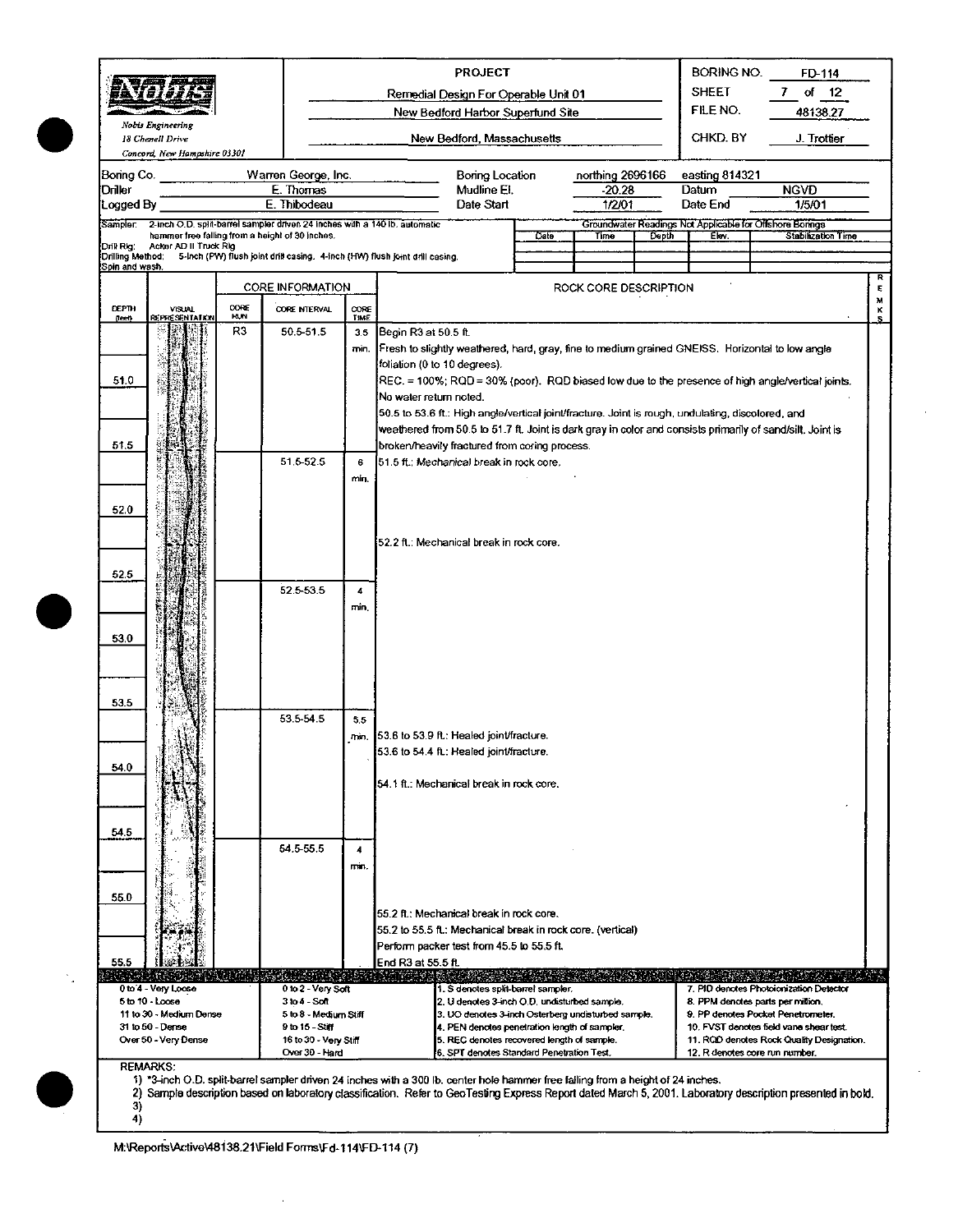|                                |                                                  |      |                                                                                                                               |                      | <b>PROJECT</b>                                                                                                                                              |      |                       |       | <b>BORING NO.</b>                                                 | FD-114                                                                  |        |
|--------------------------------|--------------------------------------------------|------|-------------------------------------------------------------------------------------------------------------------------------|----------------------|-------------------------------------------------------------------------------------------------------------------------------------------------------------|------|-----------------------|-------|-------------------------------------------------------------------|-------------------------------------------------------------------------|--------|
|                                | 72.V <i>81.02.</i> A                             |      |                                                                                                                               |                      | Remedial Design For Operable Unit 01                                                                                                                        |      |                       |       | <b>SHEET</b><br>FILE NO.                                          | of<br>$\frac{12}{2}$<br>8                                               |        |
|                                | Nobis Engineering                                |      |                                                                                                                               |                      | New Bedford Harbor Superfund Site                                                                                                                           |      |                       |       |                                                                   | 48138.27                                                                |        |
|                                | 18 Chenell Drive<br>Concord, New Hampshire 03301 |      |                                                                                                                               |                      | New Bedford, Massachusetts                                                                                                                                  |      |                       |       | CHKD. BY                                                          | J. Trottier                                                             |        |
| Boring Co.                     |                                                  |      | Warren George, Inc.                                                                                                           |                      | Boring Location                                                                                                                                             |      | northing 2696166      |       | easting 814321                                                    |                                                                         |        |
| Driller                        |                                                  |      | E. Thomas                                                                                                                     |                      | Mudline EI.                                                                                                                                                 |      | $-20.28$              |       | Datum                                                             | <b>NGVD</b>                                                             |        |
| Logged By                      |                                                  |      | E. Thibodeau                                                                                                                  |                      | Date Start                                                                                                                                                  |      | 1/2/01                |       | Date End                                                          | 1/5/01                                                                  |        |
| Sampler:                       |                                                  |      | 2-inch O.D. split-barrel sampler driven 24 inches with a 140 lb. automatic<br>hammer free failing from a height of 30 inches. |                      |                                                                                                                                                             | Date | Time                  | Depth | Groundwater Readings Not Applicable for Offshore Borings<br>Elev. | Stabilization Time                                                      |        |
| Drill Rig:<br>Drilling Mothod: | Acker AD II Truck Rig                            |      | 5-inch (PW) flush joint drill casing. 4-inch (HW) flush joint drill casing.                                                   |                      |                                                                                                                                                             |      |                       |       |                                                                   |                                                                         |        |
| Spin and wash                  |                                                  |      |                                                                                                                               |                      |                                                                                                                                                             |      | ROCK CORE DESCRIPTION |       |                                                                   |                                                                         | R<br>E |
| <b>DEPTH</b>                   | VISUAL                                           | CORE | <b>CORE INFORMATION</b><br><b>CORE INTERVAL</b>                                                                               | CORE                 |                                                                                                                                                             |      |                       |       |                                                                   |                                                                         | м<br>ĸ |
| $($ leei)                      | <b>REPRESENTATION</b>                            | HUN  |                                                                                                                               | TIME                 |                                                                                                                                                             |      |                       |       |                                                                   |                                                                         |        |
|                                |                                                  | R4   | 55.5-56.5                                                                                                                     | 2.5<br>min.          | Begin R4 at 55.5 ft.<br>Fresh to slightly weathered, moderately hard, gray, fine to medium grained GNEISS. Low angle                                        |      |                       |       |                                                                   |                                                                         |        |
|                                |                                                  |      |                                                                                                                               |                      | foliation (approx. 10 to 20 degrees).                                                                                                                       |      |                       |       |                                                                   |                                                                         |        |
| 56.0                           |                                                  |      |                                                                                                                               |                      | REC = $100\%$ ; RQD = 82% (good).                                                                                                                           |      |                       |       |                                                                   |                                                                         |        |
|                                |                                                  |      |                                                                                                                               |                      | No water return noted.                                                                                                                                      |      |                       |       |                                                                   |                                                                         |        |
|                                |                                                  |      |                                                                                                                               |                      | 55.8 to 57.6 ft.; Slight discoloration/weathering noted.                                                                                                    |      |                       |       |                                                                   |                                                                         |        |
|                                |                                                  |      |                                                                                                                               |                      | 55.5 to 56.3 ft.; Healed joint. High angle to vertical. Some discoloration noted along joint surface.                                                       |      |                       |       |                                                                   |                                                                         |        |
| 56.5                           |                                                  |      |                                                                                                                               |                      | 56.3, 56.5, 57.0, and 57.5 ft.; Mechanical breaks in rock core.                                                                                             |      |                       |       |                                                                   |                                                                         |        |
|                                |                                                  |      | 56.5-57.5                                                                                                                     | $\mathbf{3}$<br>min. | 56.3 to 57.1 ft.: Healed joint. High angle to vertical. Some discoloration noted along joint surface.<br>56.3 to 56.5 ft.: Mechanical break in rock core.   |      |                       |       |                                                                   |                                                                         |        |
|                                |                                                  |      |                                                                                                                               |                      | 56.5 to 57.5 ft.: Secondary joint: high angle, smooth, planar, discolored, and tight. Healed from 57.0                                                      |      |                       |       |                                                                   |                                                                         |        |
| 57.0                           |                                                  |      |                                                                                                                               |                      | to 57.5 ft. Possible mechanical break.                                                                                                                      |      |                       |       |                                                                   |                                                                         |        |
|                                |                                                  |      |                                                                                                                               |                      | 57.0 to 57.7 ft.: Secondary joint: high angle, smooth, planar, discolored, and tight. Possible                                                              |      |                       |       |                                                                   |                                                                         |        |
|                                |                                                  |      |                                                                                                                               |                      | mechanical break.                                                                                                                                           |      |                       |       |                                                                   |                                                                         |        |
|                                |                                                  |      |                                                                                                                               |                      |                                                                                                                                                             |      |                       |       |                                                                   |                                                                         |        |
| 57.5                           |                                                  |      |                                                                                                                               |                      |                                                                                                                                                             |      |                       |       |                                                                   |                                                                         |        |
|                                |                                                  |      | 57.5-58.5                                                                                                                     | 3.5                  |                                                                                                                                                             |      |                       |       |                                                                   |                                                                         |        |
|                                |                                                  |      |                                                                                                                               | min.                 |                                                                                                                                                             |      |                       |       |                                                                   |                                                                         |        |
| 58.0                           |                                                  |      |                                                                                                                               |                      |                                                                                                                                                             |      |                       |       |                                                                   |                                                                         |        |
|                                |                                                  |      |                                                                                                                               |                      |                                                                                                                                                             |      |                       |       |                                                                   |                                                                         |        |
|                                |                                                  |      |                                                                                                                               |                      |                                                                                                                                                             |      |                       |       |                                                                   |                                                                         |        |
|                                |                                                  |      |                                                                                                                               |                      |                                                                                                                                                             |      |                       |       |                                                                   |                                                                         |        |
| 58.5                           | 5350-252                                         |      |                                                                                                                               |                      |                                                                                                                                                             |      |                       |       |                                                                   |                                                                         |        |
|                                |                                                  |      | 58.5-59.5                                                                                                                     | з<br>min.            | 158.6 ft.: Quartz/feldspar vein. Dark gray/pink in color.                                                                                                   |      |                       |       |                                                                   |                                                                         |        |
|                                |                                                  |      |                                                                                                                               |                      | 58.7 to 58.9 ft.: Quartz/feldspar vein. Dark gray/pink in color.                                                                                            |      |                       |       |                                                                   |                                                                         |        |
| 59.0                           |                                                  |      |                                                                                                                               |                      |                                                                                                                                                             |      |                       |       |                                                                   |                                                                         |        |
|                                |                                                  |      |                                                                                                                               |                      |                                                                                                                                                             |      |                       |       |                                                                   |                                                                         |        |
|                                |                                                  |      |                                                                                                                               |                      |                                                                                                                                                             |      |                       |       |                                                                   |                                                                         |        |
|                                |                                                  |      |                                                                                                                               |                      |                                                                                                                                                             |      |                       |       |                                                                   |                                                                         |        |
| 59.5                           |                                                  |      | 59.5-60.5                                                                                                                     |                      |                                                                                                                                                             |      |                       |       |                                                                   |                                                                         |        |
|                                |                                                  |      |                                                                                                                               | з<br>min.            |                                                                                                                                                             |      |                       |       |                                                                   |                                                                         |        |
|                                |                                                  |      |                                                                                                                               |                      |                                                                                                                                                             |      |                       |       |                                                                   |                                                                         |        |
| 60.0                           |                                                  |      |                                                                                                                               |                      |                                                                                                                                                             |      |                       |       |                                                                   |                                                                         |        |
|                                |                                                  |      |                                                                                                                               |                      |                                                                                                                                                             |      |                       |       |                                                                   |                                                                         |        |
|                                |                                                  |      |                                                                                                                               |                      | End of R4 at 60.5 ft.                                                                                                                                       |      |                       |       |                                                                   |                                                                         |        |
|                                |                                                  |      |                                                                                                                               |                      | Bottom of exploration at 60.5 ft; boring terminated in bedrock.                                                                                             |      |                       |       |                                                                   |                                                                         |        |
| 60.5                           |                                                  |      |                                                                                                                               |                      | Grout completed boring to mudline with cement/bentonite slurry, specific gravity = 1.45.                                                                    |      |                       |       |                                                                   |                                                                         |        |
|                                | 0 to 4 - Very Loose                              |      | 0 to 2 - Very Soft                                                                                                            |                      | 1. S denotes split-barrel sampler.                                                                                                                          |      |                       |       |                                                                   | 7. PID denotes Photoionization Detector                                 |        |
|                                | $5$ to $10 -$ Loose<br>11 to 30 - Medium Dense   |      | $3$ to $4 - 5$ cit<br>5 to 8 - Medium Stiff                                                                                   |                      | 2. U denotes 3-inch O.D. undisturbed sample.<br>3. UO denotes 3-inch Osterberg undisturbed sample.                                                          |      |                       |       |                                                                   | 8. PPM denotes parts per million.<br>9. PP denotes Pocket Penetrometer. |        |
|                                | 31 to 50 - Dense                                 |      | 9 to 15 - Stiff                                                                                                               |                      | 4. PEN denotes penetration length of sampler.                                                                                                               |      |                       |       |                                                                   | 10. FVST denotes field vane shear test.                                 |        |
|                                | Over 50 - Very Dense                             |      | 16 to 30 - Very Stiff                                                                                                         |                      | 5. REC denotes recovered length of sample.<br>6. SPT denotes Standard Penetration Test.                                                                     |      |                       |       | 12. R denotes core run number.                                    | 11. RQD denotes Rock Quality Designation.                               |        |
|                                | <b>REMARKS:</b>                                  |      | Over 30 - Hard                                                                                                                |                      |                                                                                                                                                             |      |                       |       |                                                                   |                                                                         |        |
|                                |                                                  |      |                                                                                                                               |                      | 1) *3-inch O.D. split-barrel sampler driven 24 inches with a 300 lb. center hole hammer free falling from a height of 24 inches.                            |      |                       |       |                                                                   |                                                                         |        |
|                                |                                                  |      |                                                                                                                               |                      | 2) Sample description based on laboratory classification. Refer to GeoTesting Express Report dated March 5, 2001. Laboratory description presented in bold. |      |                       |       |                                                                   |                                                                         |        |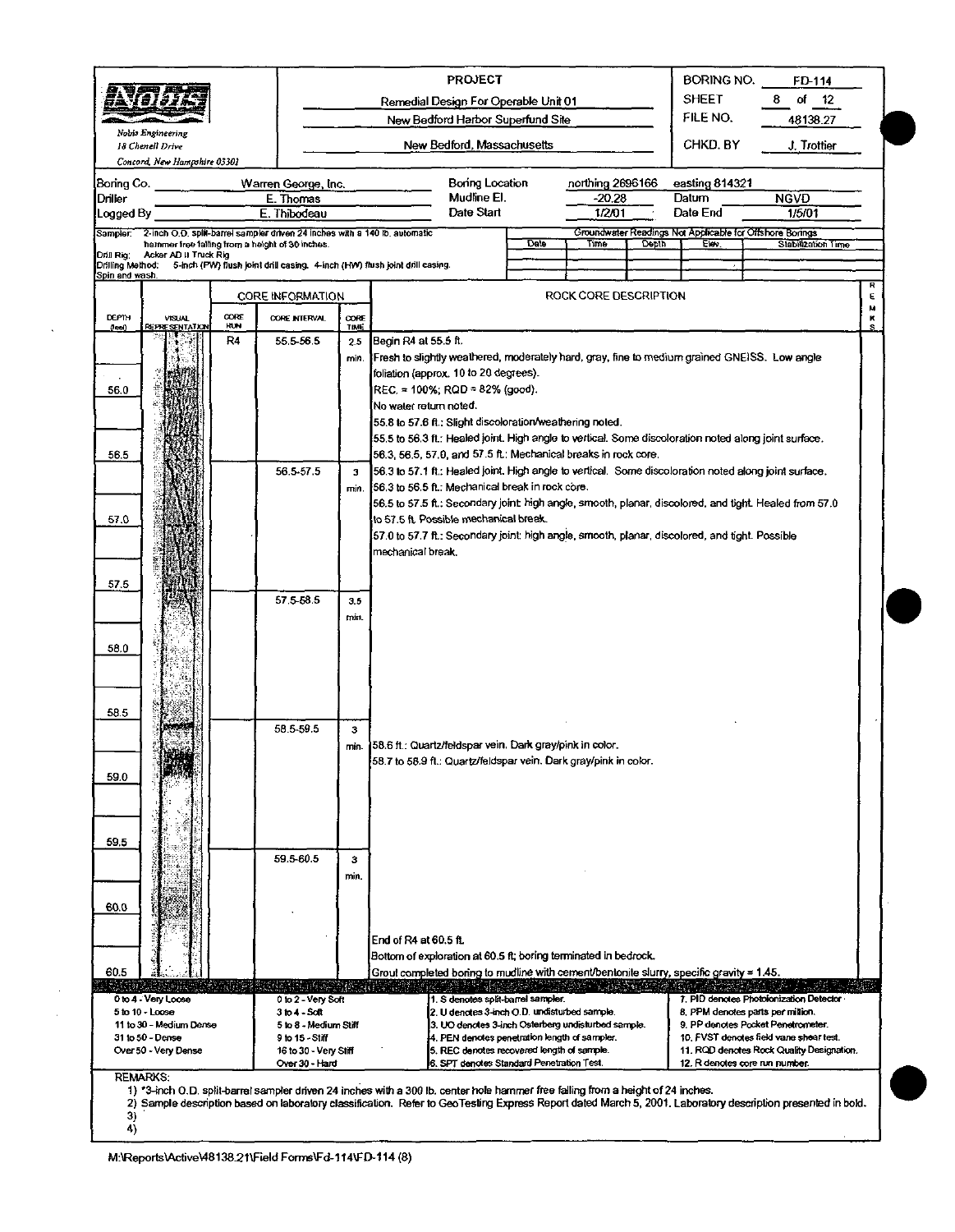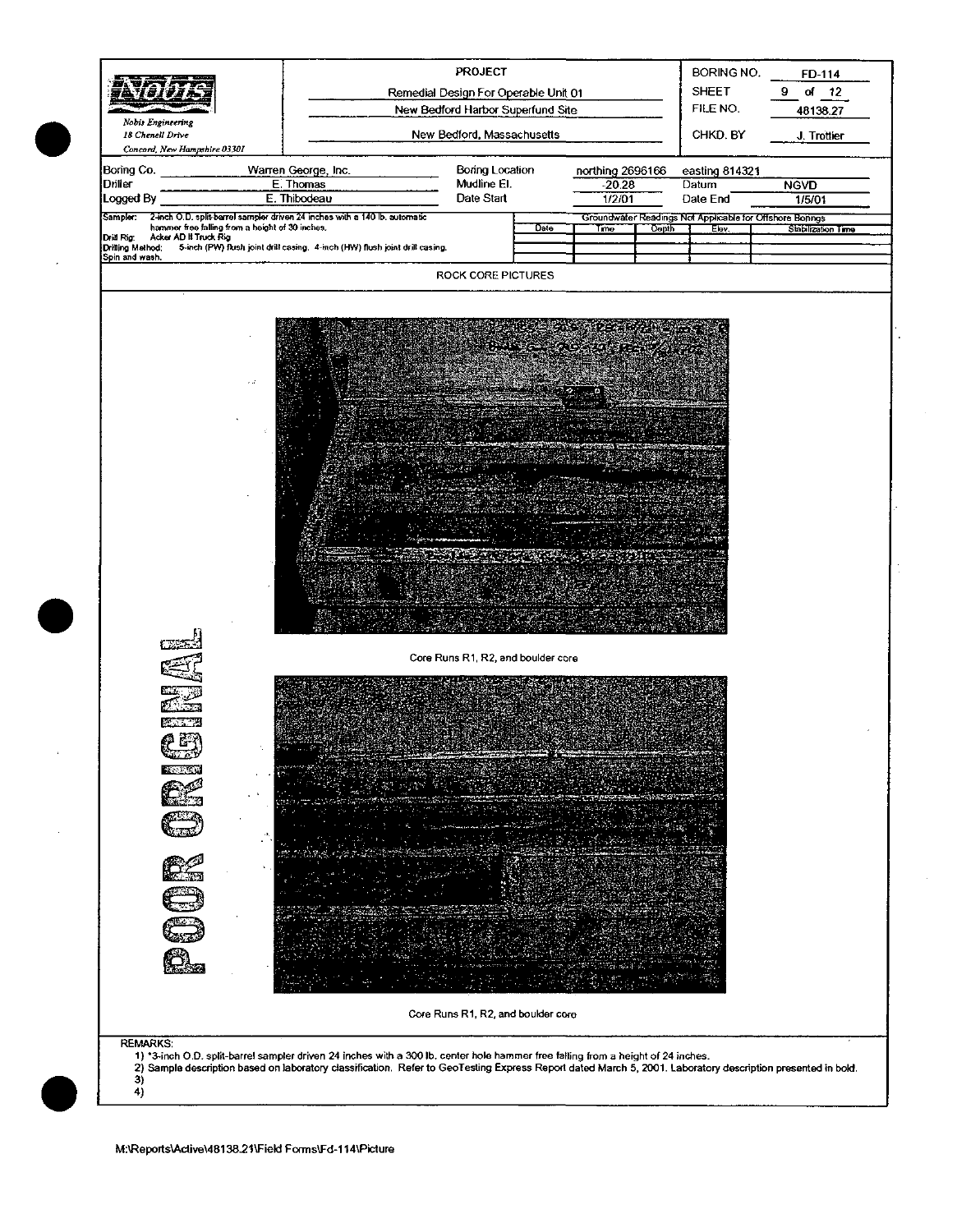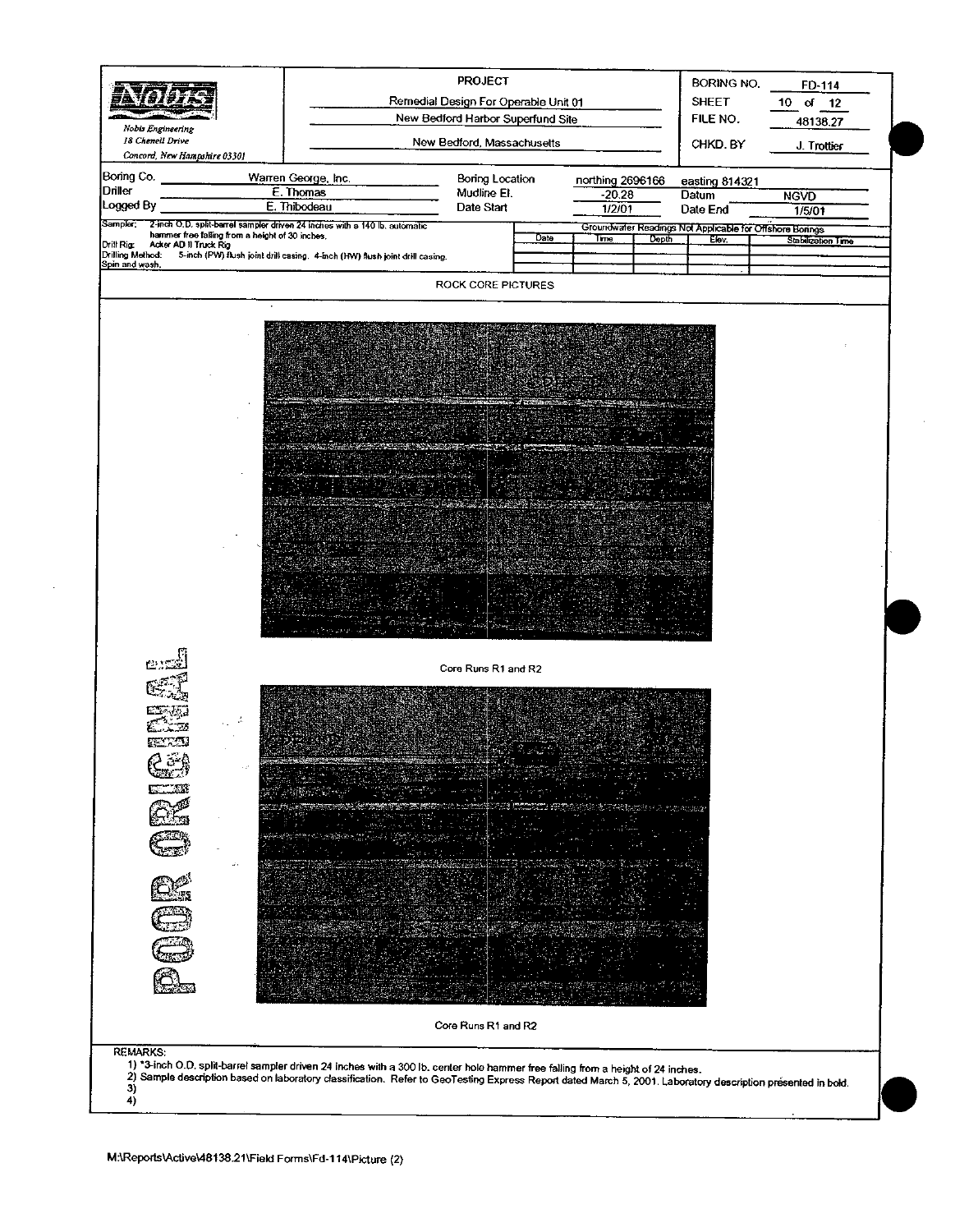